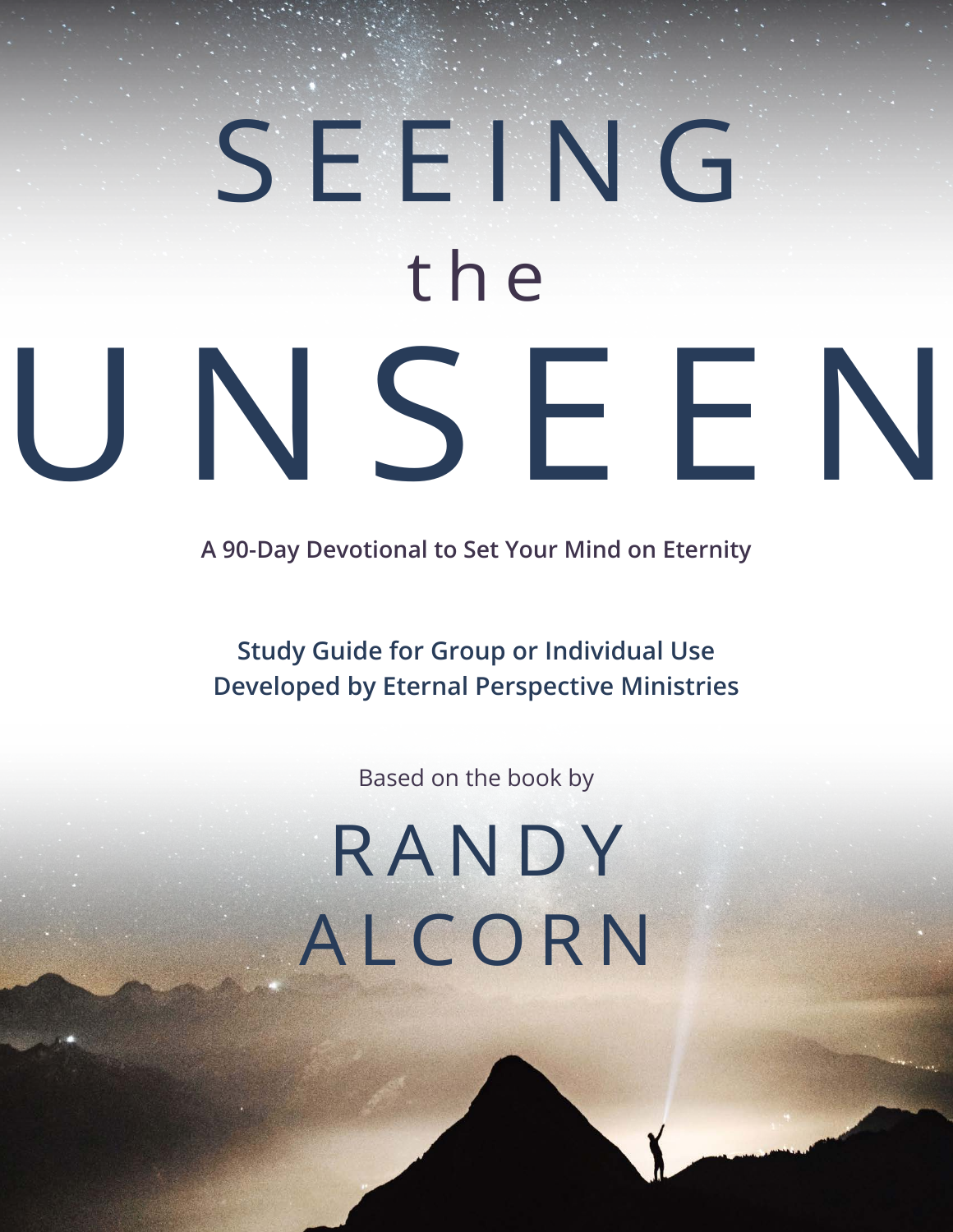### **Date Homework**

Week 1............Read Days 1-5, Pages 1-10 Week 2............Read Days 6-10, Pages 11-20 Week 3............Read Days 11-15, Pages 21-30 Week 4............Read Days 16-20, Pages 31-40 Week 5............Read Days 21-25, Pages 41-50 Week 6............Read Days 26-30, Pages 51-60 Week 7............Read Days 31-35, Pages 61-70 Week 8............Read Days 36-40, Pages 71-80 Week 9............Read Days 41-45, Pages 81-90 Week 10..........Read Days 46-50, Pages 91-100 Week 11..........Read Days 51-55, Pages 101-110 Week 12..........Read Days 56-60, Pages 111-120 Week 13..........Read Days 61-65, Pages 121-130 Week 14..........Read Days 66-70, Pages 131-140 Week 15..........Read Days 71-75, Pages 141-150 Week 16..........Read Days 76-80, Pages 151-160 Week 17..........Read Days 81-85, Pages 161-170 Week 18..........Read Days 86-90, Pages 171-180

To purchase Randy's book *Seeing the Unseen*, go to [www.epm.org/](http://www.epm.org/happiness101)unseen.



EPM would like to thank reader Judy Quick Anderson for writing and graciously sharing the initial version of this study guide with us.

Feel free to reproduce and distribute this study guide, provided that you do not alter the wording in any way or charge *a fee beyond the cost of reproduction. It is our desire to spread this information, not protect or restrict it.*

Our theme verses for this study are 2 Corinthians 4:16-18. Take some time each week to commit these verses to memory:

*Therefore we do not lose heart. Though outwardly we are wasting away, yet inwardly we are being renewed day by day. For our light and momentary troubles are achieving for us an eternal glory that*  far outweighs them all. So we fix our eyes not on what is seen, but on what is unseen, since what is *seen is temporary but what is unseen is eternal (2 Corinthians 4:16-18).*



39065 Pioneer Blvd., Suite 100, Sandy, OR 97055 503.668.5200 | toll-free order line 1.877.376.4567

www.epm.org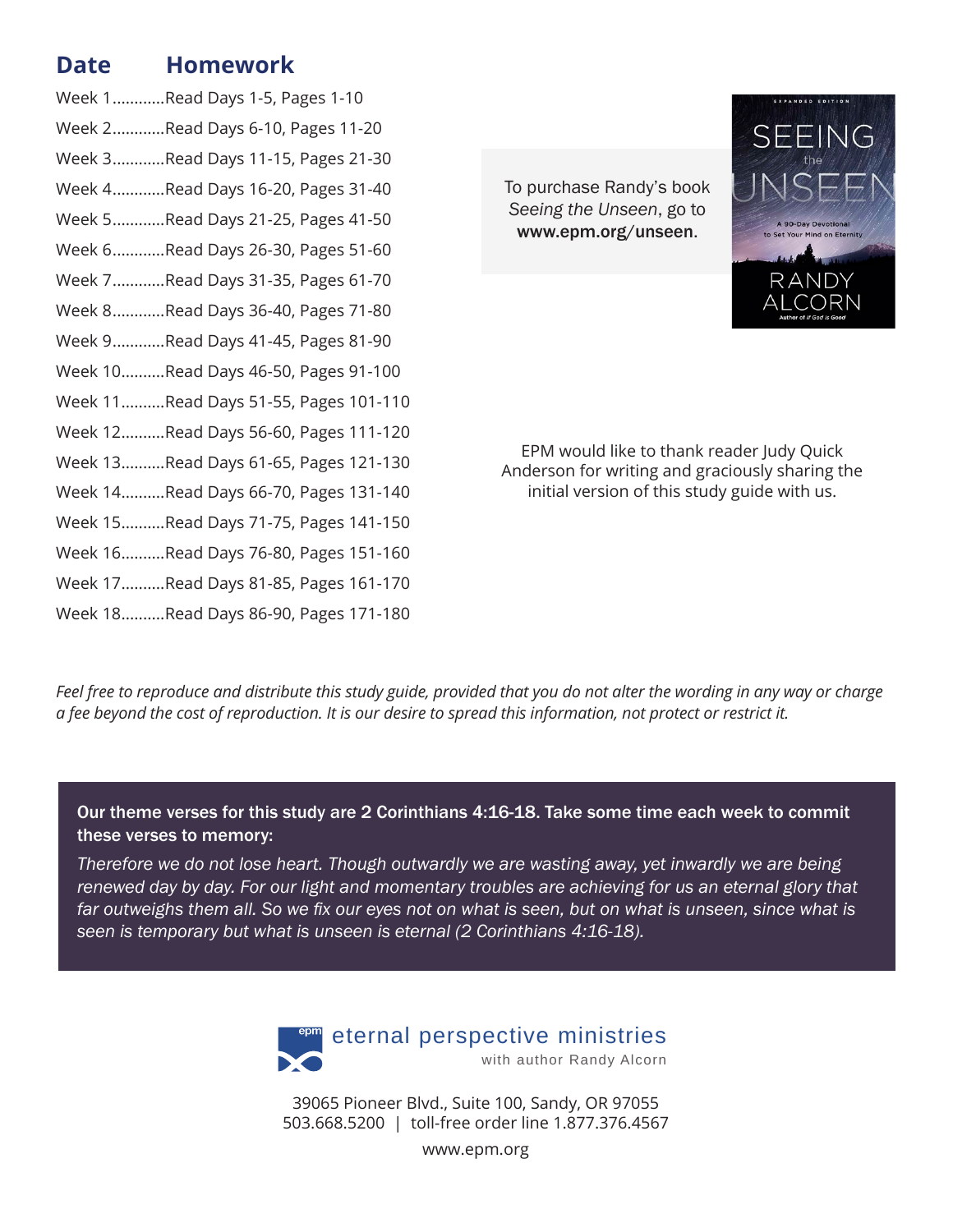

### **Day 1: Living for the Line**

How does living with God's long-term perspective help us in our daily lives?

What do you believe are some things we do right now on earth that will last through eternity?

**Day 2: Seeing God as the Source** What "little things" can you praise God for this week?

Read Hebrews 13:15. Have you given our God a "sacrifice of praise" even when life is falling apart? How?

#### **Day 3: The Preserving Power of Humility**

How have you seen pride's destructive power in your own life or in the life of others? Write an example of a fall due to pride.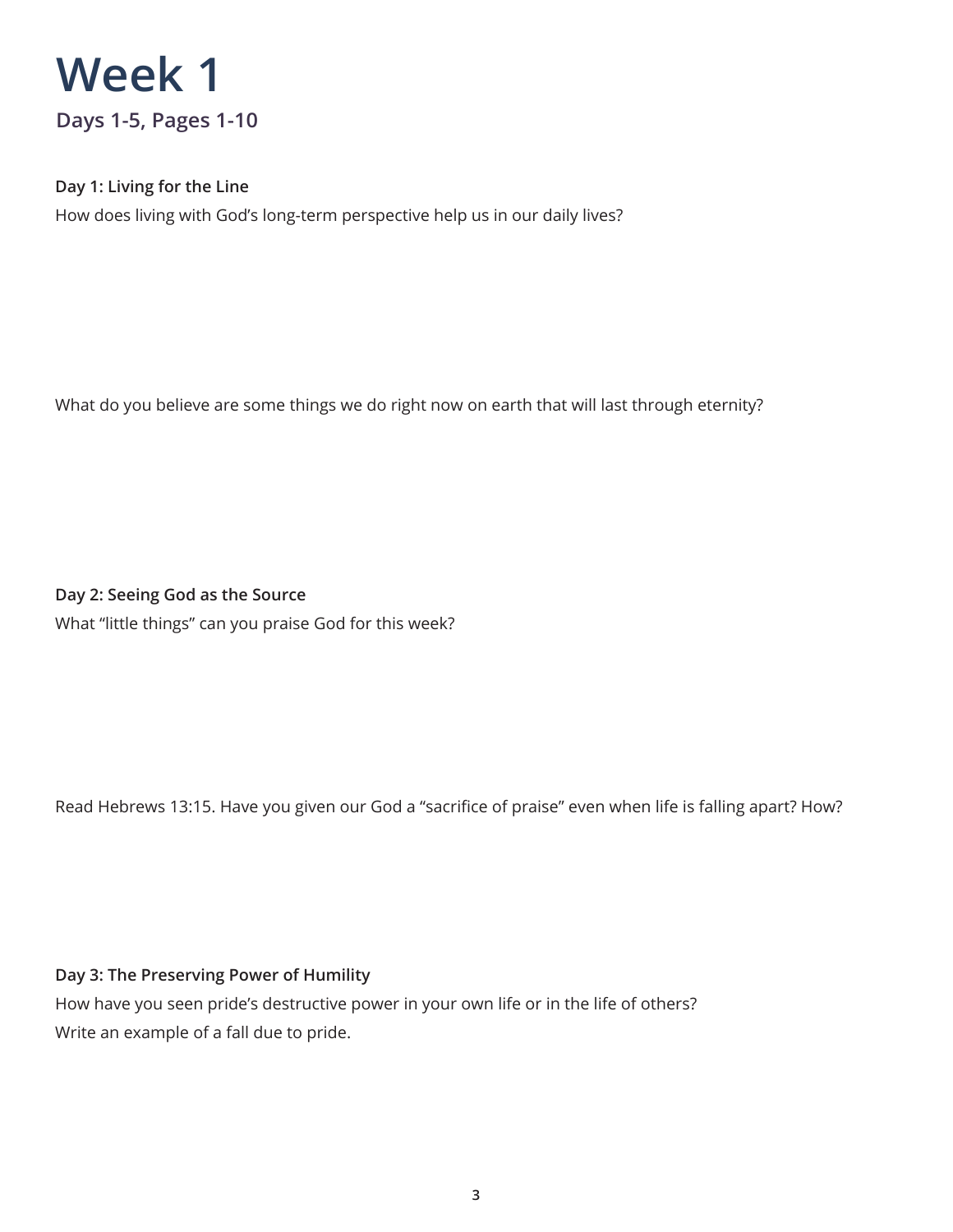### **Day 4: True Happiness**

What keeps you from putting God first each day? What distractions can you put aside this week in order to spend more intimate time with God?

Read James 1:17. Can you honestly say that true happiness comes only from God?

**Day 5: Only One Way**

How would you respond to someone who believes there are other ways to God? Give examples of Scripture verses you could share.

**Wrapping It Up**

Write out a Scripture verse or quote from this week's reading that spoke to your heart.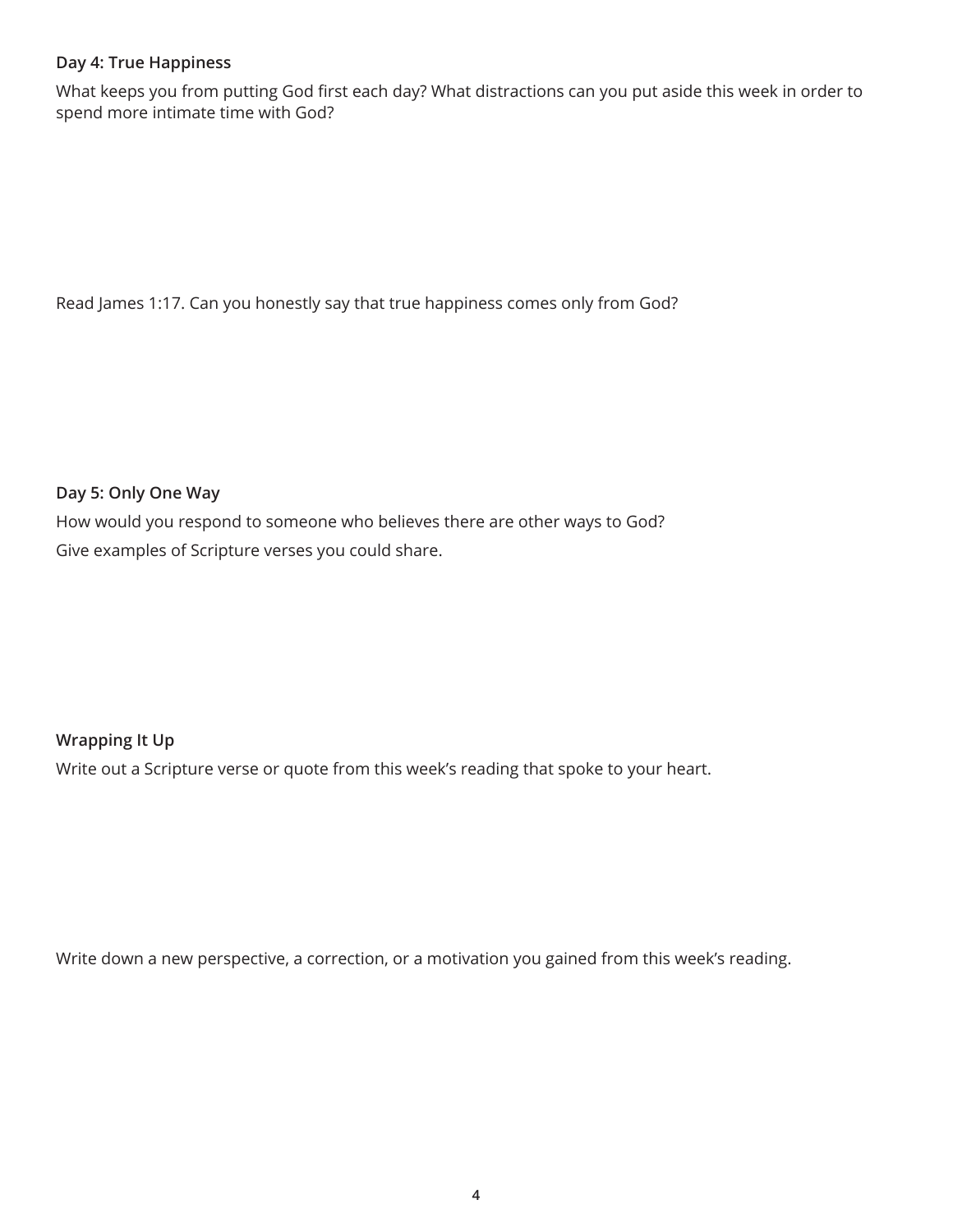### **Week 2 Days 6-10, Pages 11-20**

### **Day 6: The Freedom of Fearing God**

What do you think it means that "If we fear God, we need not be afraid of anyone or anything else. But if we don't fear God, we have reason to be afraid of other things"?

### **Day 7: He Is Always Sovereign**

Do you believe God is always sovereign? How do you respond to God when a prayer request is not answered in the way you asked or wanted?

How have you coped through a long and difficult time of suffering? What Scripture gave you comfort and encouragement?

### **Day 8: The Grace of Giving**

Randy writes, "The act of giving is a vivid reminder that it's all about God, not about us." Do you find it difficult to believe that everything you have belongs to God? Why or why not?

Read 2 Corinthians 9:7. Do you believe God honors our gift when we give out of duty or when we give grudgingly? Are you a cheerful giver?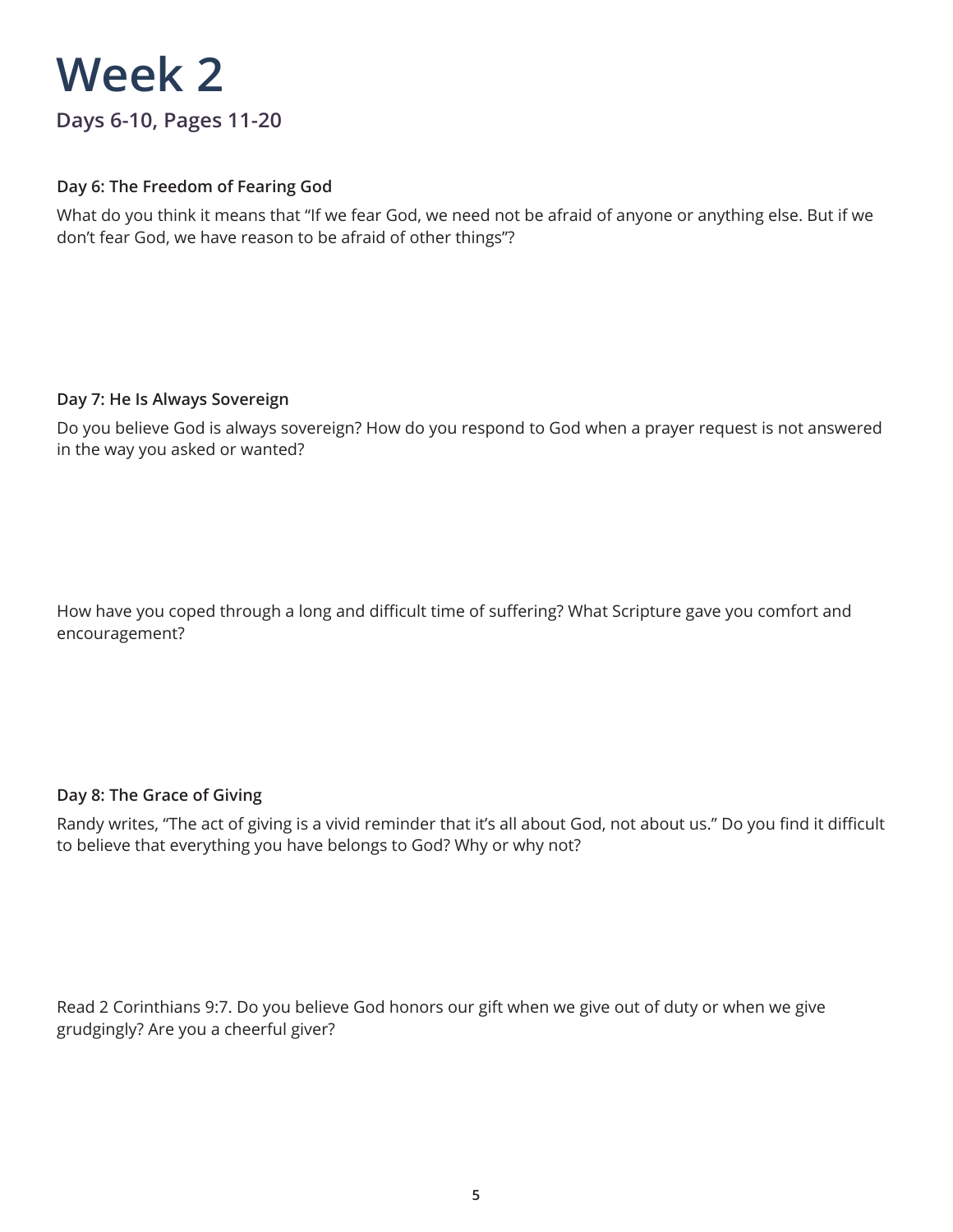### **Day 9: Grasping Our Need for Grace**

Read Isaiah 6:5. When Isaiah met God, he felt unclean. How did you feel when you recognized your need for a Savior?

### **Day 10 Homesick for Heaven**

Have you felt like an alien or an outsider in this world? How?

We are called ambassadors of Christ (see 2 Corinthians 5:20). Our true home is in Heaven. How should we represent our home country?

Read Matthew 5:14-16. According to this passage, can we shine with heavenly light now?

### **Wrapping It Up**

Write out a Scripture verse or quote from this week's reading that spoke to your heart.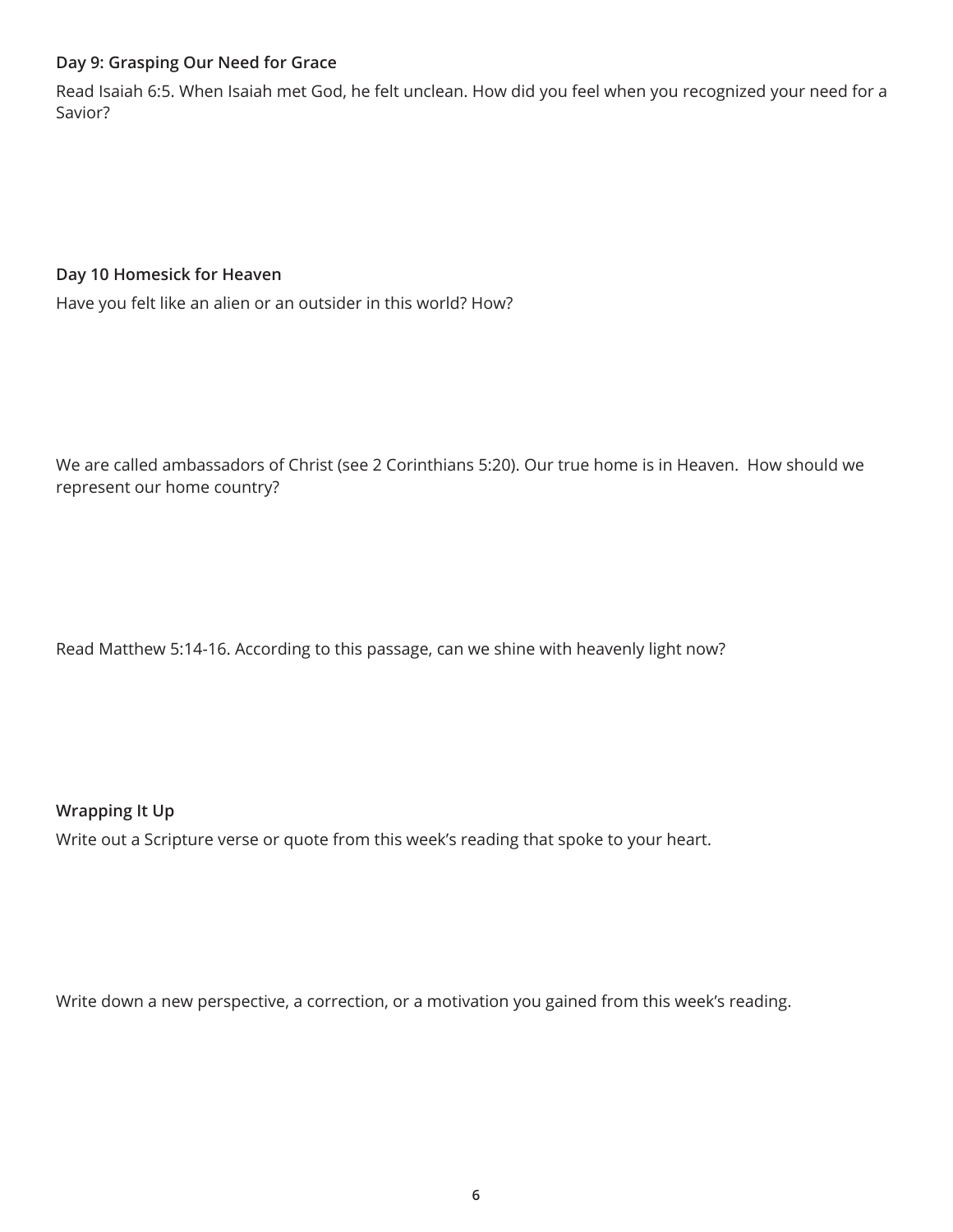**Days 11-15, Pages 21-30**

### **Day 11: Putting God's Word First**

What does it mean to "consciously critique everything else in light of Scripture"?

Changing our daily habits doesn't come easily. When and how do you incorporate time for the Word? How can Acts 17:11 inspire us?

### **Day 12: A Demonstration of Matchless Love**

God loves us with agape love. How has God given you the strength, through His love, to do something difficult? Can you think of a time you tried to love the "unlovable?"

### **Day 13: Contagious Excitement for Heaven**

Do you live in anticipation for Heaven or in fear of death, or both? How can anticipating seeing Jesus, our bridegroom, help free us from the fear of death?

### **Day 14: Forgiveness Is a Choice**

Have you ever "brooded" over something long after you thought you had forgiven? Why is it difficult to move on and let go?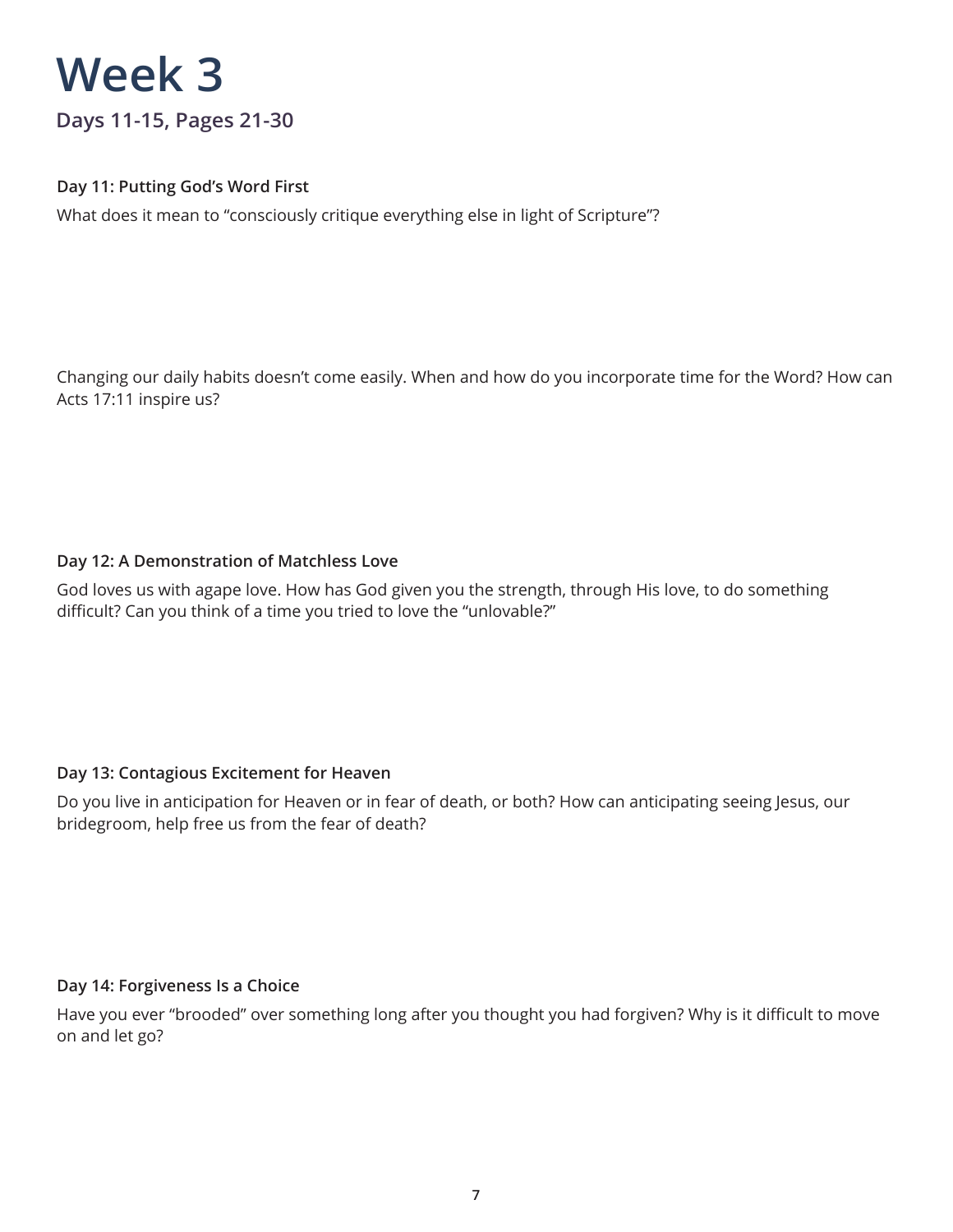It's been said, "Forgiveness does not make you weak. It sets you free." Read Ephesians 4:32. How can focusing on how we've been forgiven enable us to forgive others?

### **Day 15: The Happiness of Studying God's Word**

Think of some of the voices clamoring for your attention. Are they on social media, or on the radio or television? How can you purposefully choose to listen to God's voice instead?

The CSB translation of Psalm 119:174 says "your instruction is my delight." What are some ways that God's instructions in Scripture can bring us great happiness?

### **Wrapping It Up**

Write out a Scripture verse or quote from this week's reading that spoke to your heart.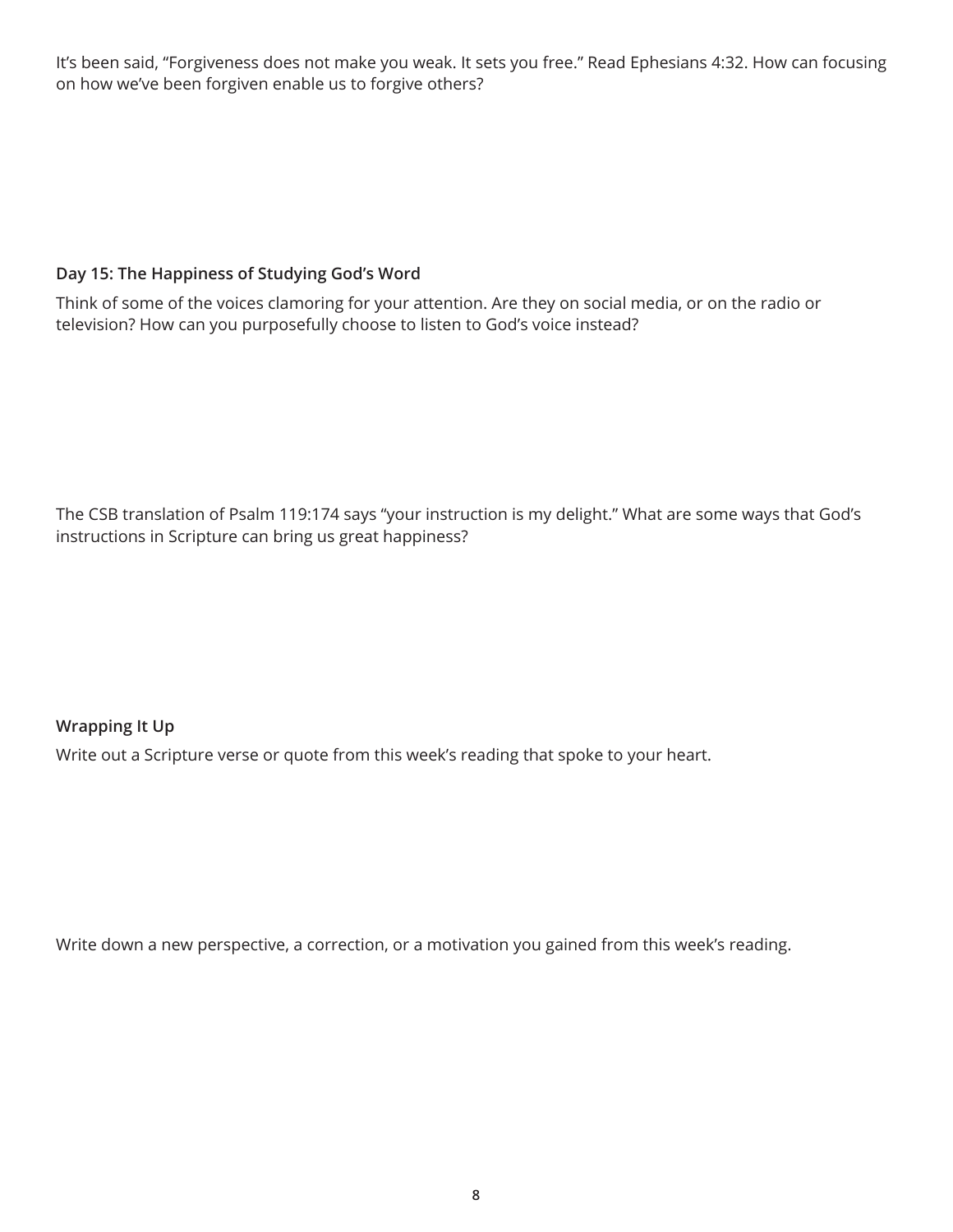**Days 16-20, Pages 31-40**

### **Day 16: The Master Artist**

What are some of your favorite works of art in God's creation?

### **Day 17: Separated from the Source of Happiness**

What are some ways that knowing Jesus brings us true happiness?

### **Day 18: Listening to His Voice**

Have you ever prayed Psalm 119:18, which says, "Open my eyes, that I may behold wondrous things out of your law"? How could beginning your Bible reading and study with this prayerful attitude change how you approach God's Word?

### **Day 19: Seeking God's Will**

God appoints the times and places we live (see Acts 17:26). How does knowing this truth help us rest in the circumstances in which we find ourselves?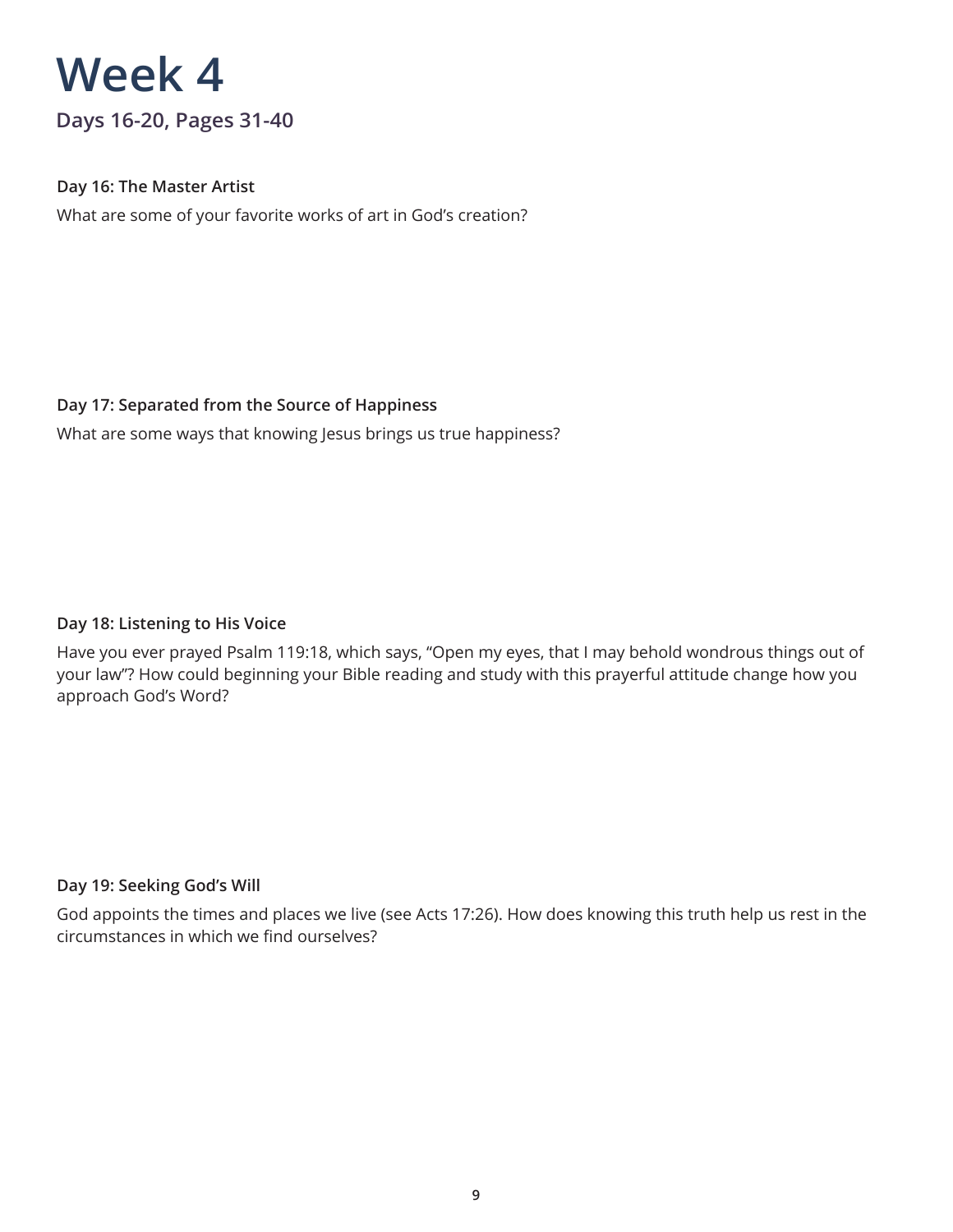What approach does Randy recommend we take when it comes to knowing God's will? Is it different from the way you've thought about finding God's will before? In what ways?

### **Day 20: True Repentance**

Has there been a time in your life when you tried to hide from God's conviction?

Being completely and utterly open and honest with God and ourselves can be difficult. What do you think it looks like to respond to conviction in a God-honoring way?

**Wrapping It Up** Write out a Scripture verse or quote from this week's reading that spoke to your heart.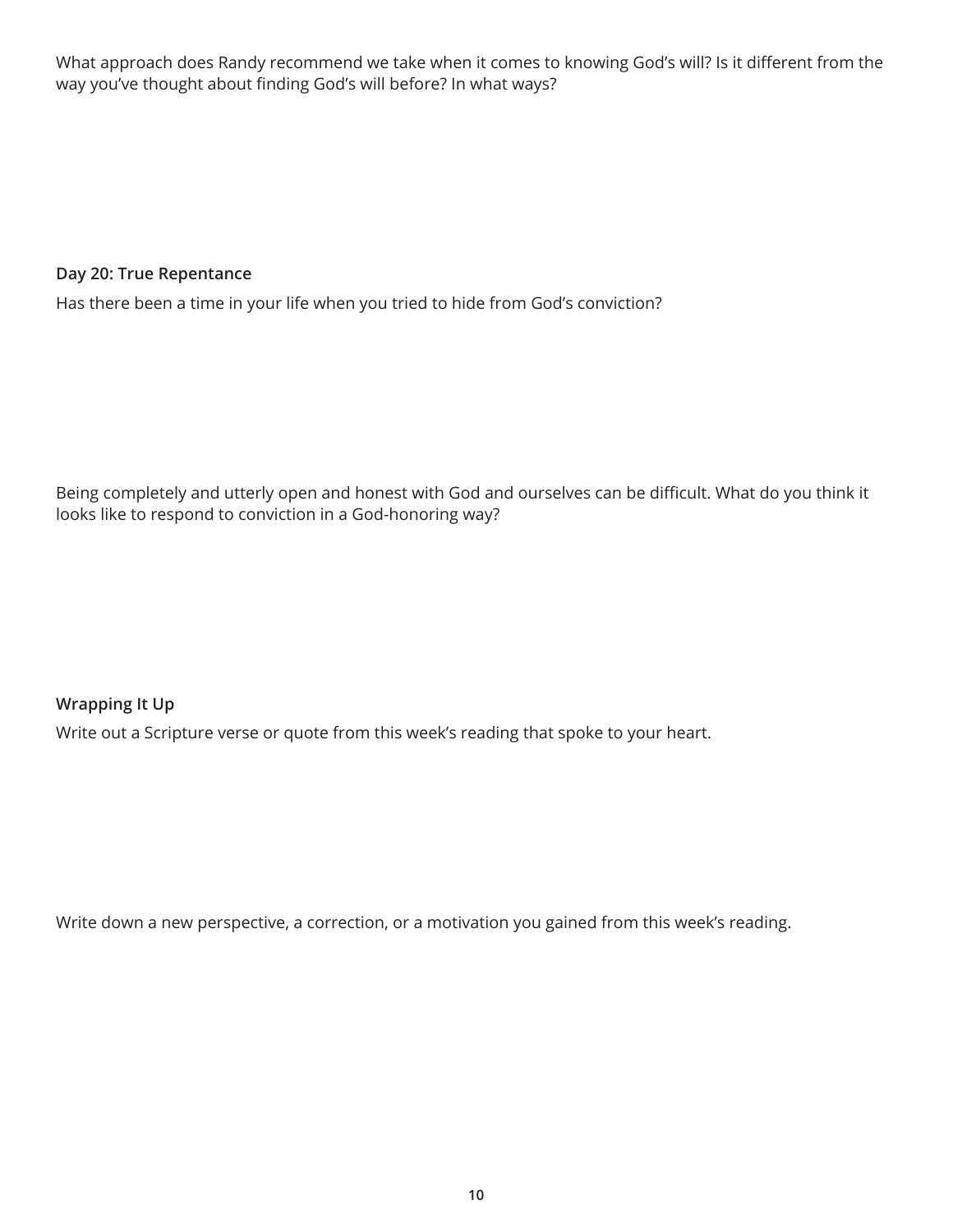### **Week 5 Days 21-25, Pages 31-40**

### **Day 21: Breaking Our Addiction to Materialism**

Randy writes, "Materialism blinds us to our spiritual poverty." Read Revelation 3:17. Do you think it's more difficult to seek God when we are filled with earthly comfort and possessions? Why or why not?

### **Day 22: The Christian Optimist**

Do you consider yourself an optimist? Why or why not? If you answered "optimist," are you a natural-born optimist or have you become more optimistic because of knowing Jesus?

How do we maintain our peace and joy and, yes, optimism, in the struggles of life? How can our eternal perspective make us different in a dark world?

### **Day 23: Coming to Grips with Our Mortality**

Sin brought death into the world and it is called God's "last enemy." Read 1 Corinthians 15:26. How can it encourage us knowing that God will, one day, destroy death?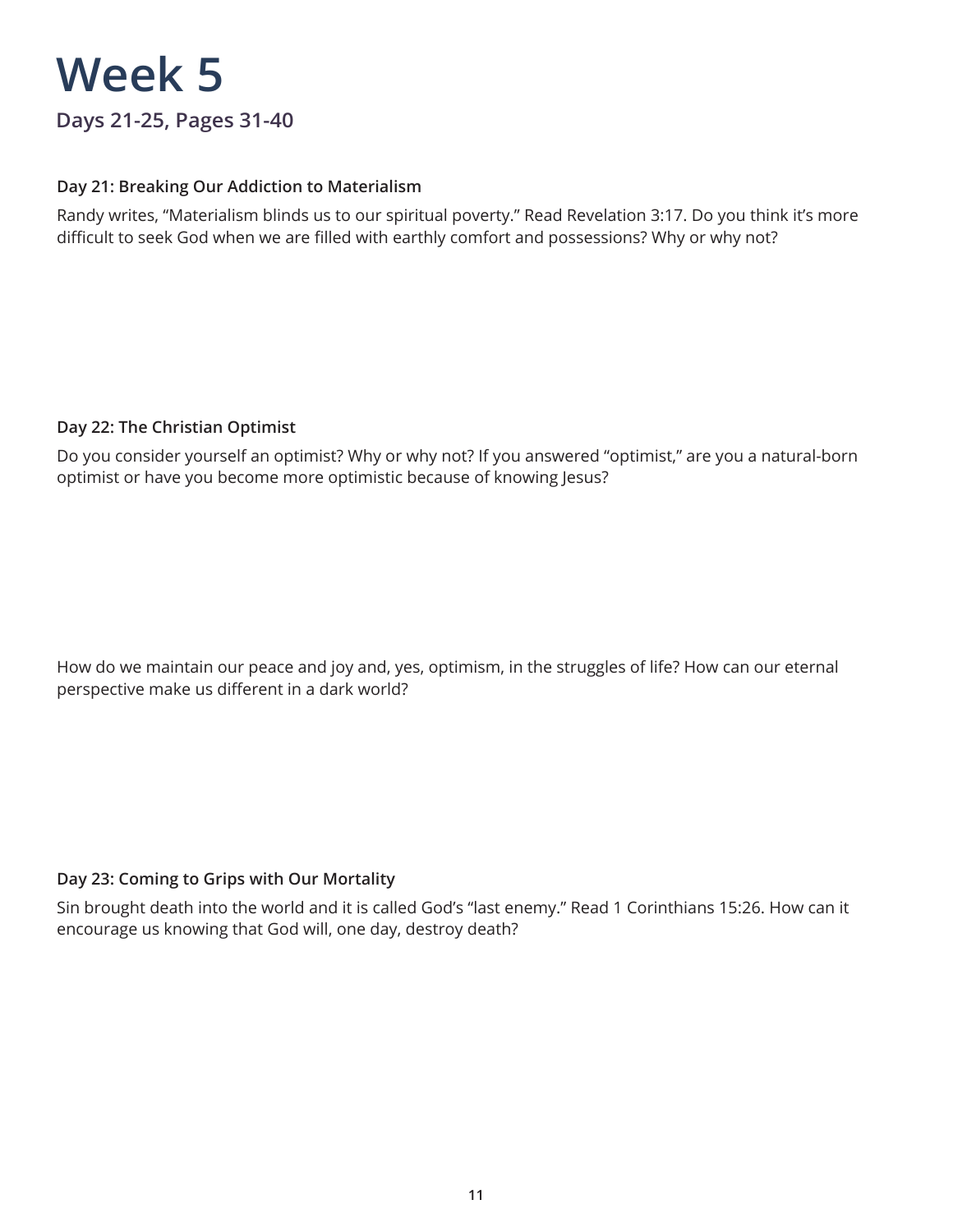### **Day 24: Full of Grace and Truth**

Can you think of an example of how Christians show too much grace, but not enough truth?

Can you think of an example of how Christians focus too much on truth, but fail to show grace?

### **Day 25: Awaiting Heaven on the (New) Earth**

Have you thought of the earth as being "resurrected"? In Revelation 21:5, we read that God will make "all things new" rather than all new things. What do you imagine a "New Earth" will be like?

### **Wrapping It Up**

Write out a Scripture verse or quote from this week's reading that spoke to your heart.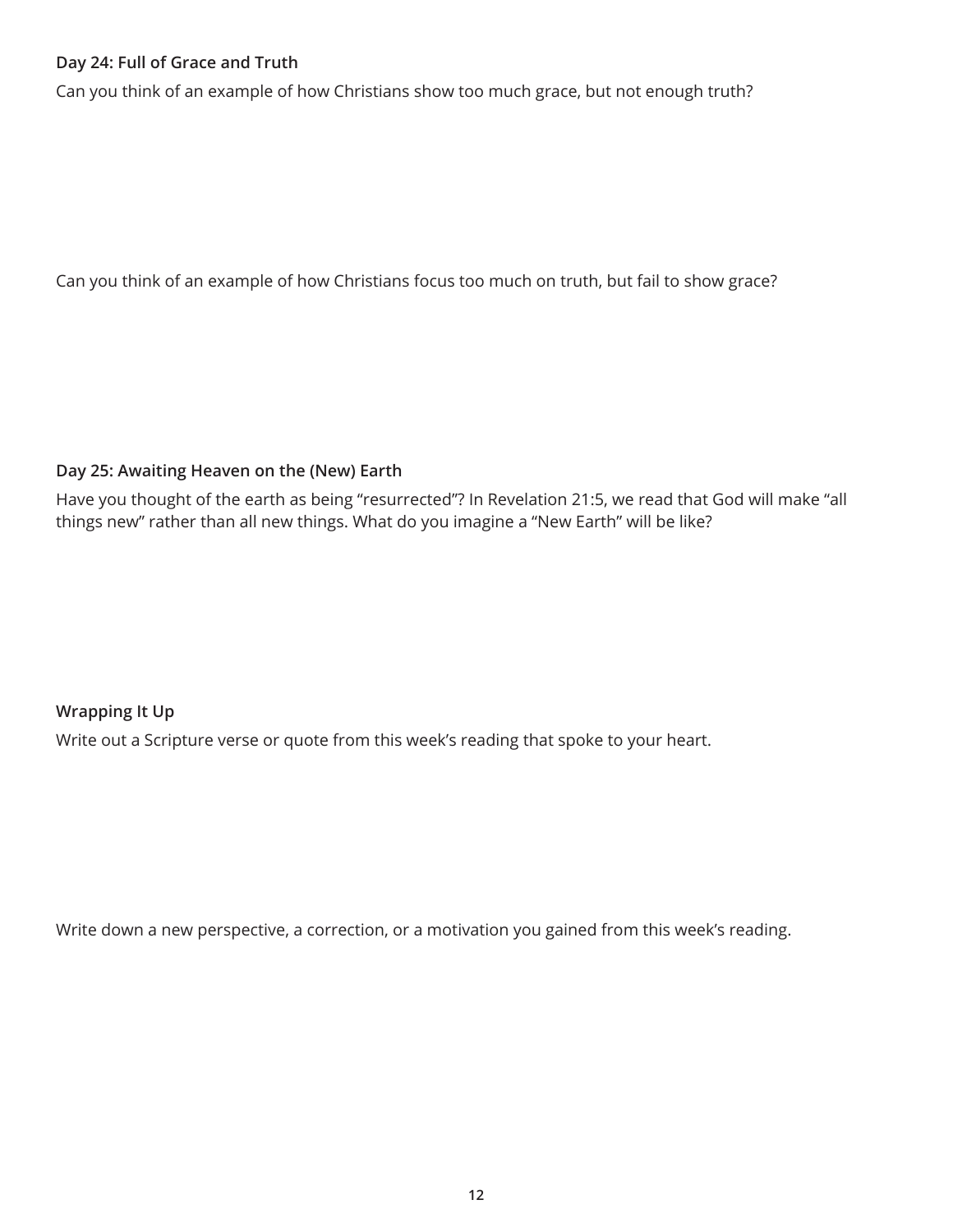**Days 26-30, Pages 51-60**

### **Day 26: Holiness and Happiness Together**

Have you heard people say before that God wants us to be holy, but not happy? After reading Randy's thoughts in today's entry, what might be your response?

### **Day 27: A Theology of Laughter**

Do you love to laugh? How can realizing that Jesus is the creator and giver of laughter change our perspective on joy and humor?

### **Day 28: Defeating Lust, Feeding Right Passions**

Choosing to put right things into our minds and hearts requires a fruit of the Spirit: self-control. How do we stay away from the unholy images forced upon us daily, and also actively work to deposit what's good into our minds?

### **Day 29: Delighting in Him**

How have you experienced delight in Jesus? Is there a time in life when you were especially aware of the joy He brings?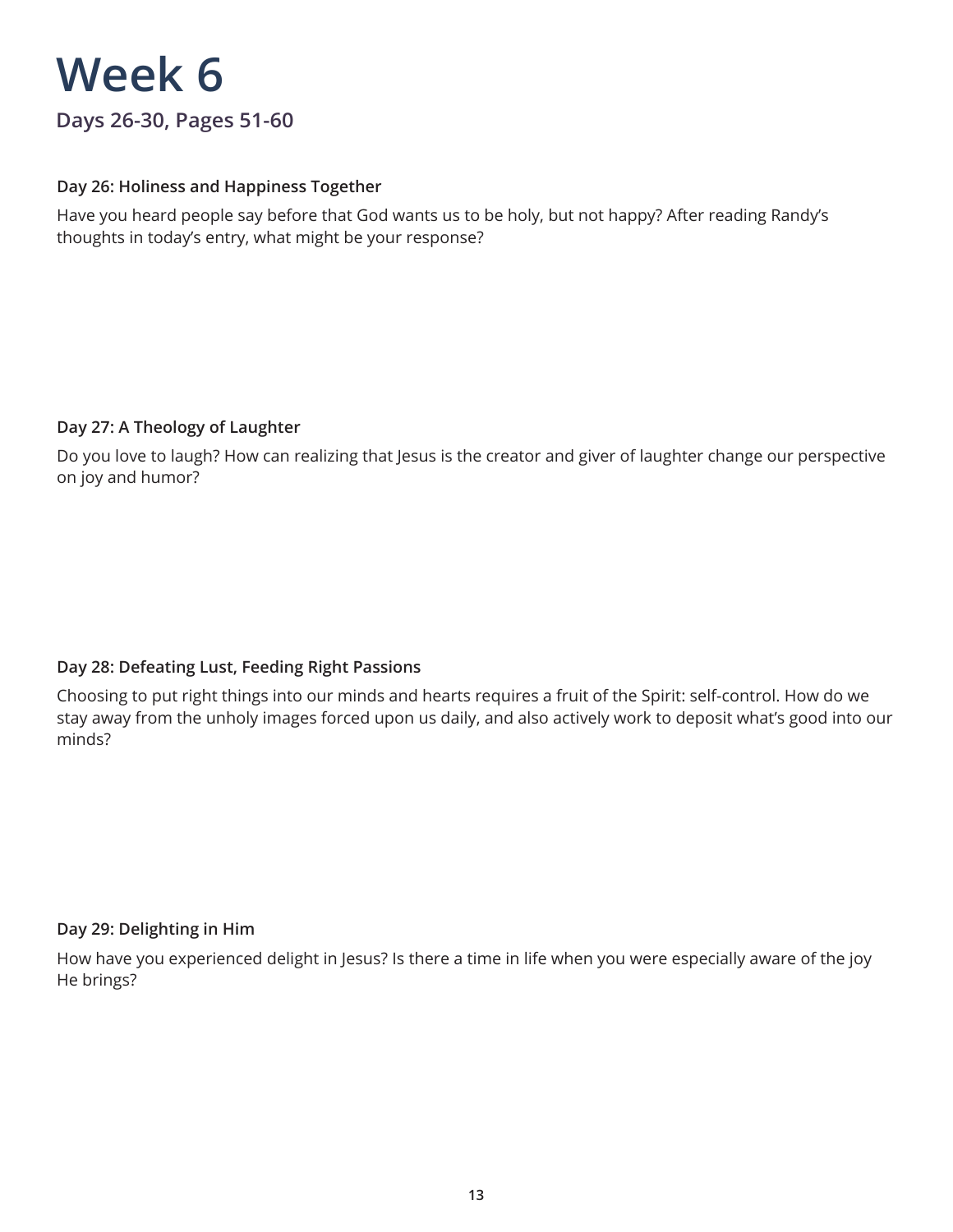### **Day 30: He Suffered the Most**

None of our earthly suffering can compare to the suffering of Christ. He understands our suffering. What does this mean to you?

### **Wrapping It Up**

Write out a Scripture verse or quote from this week's reading that spoke to your heart.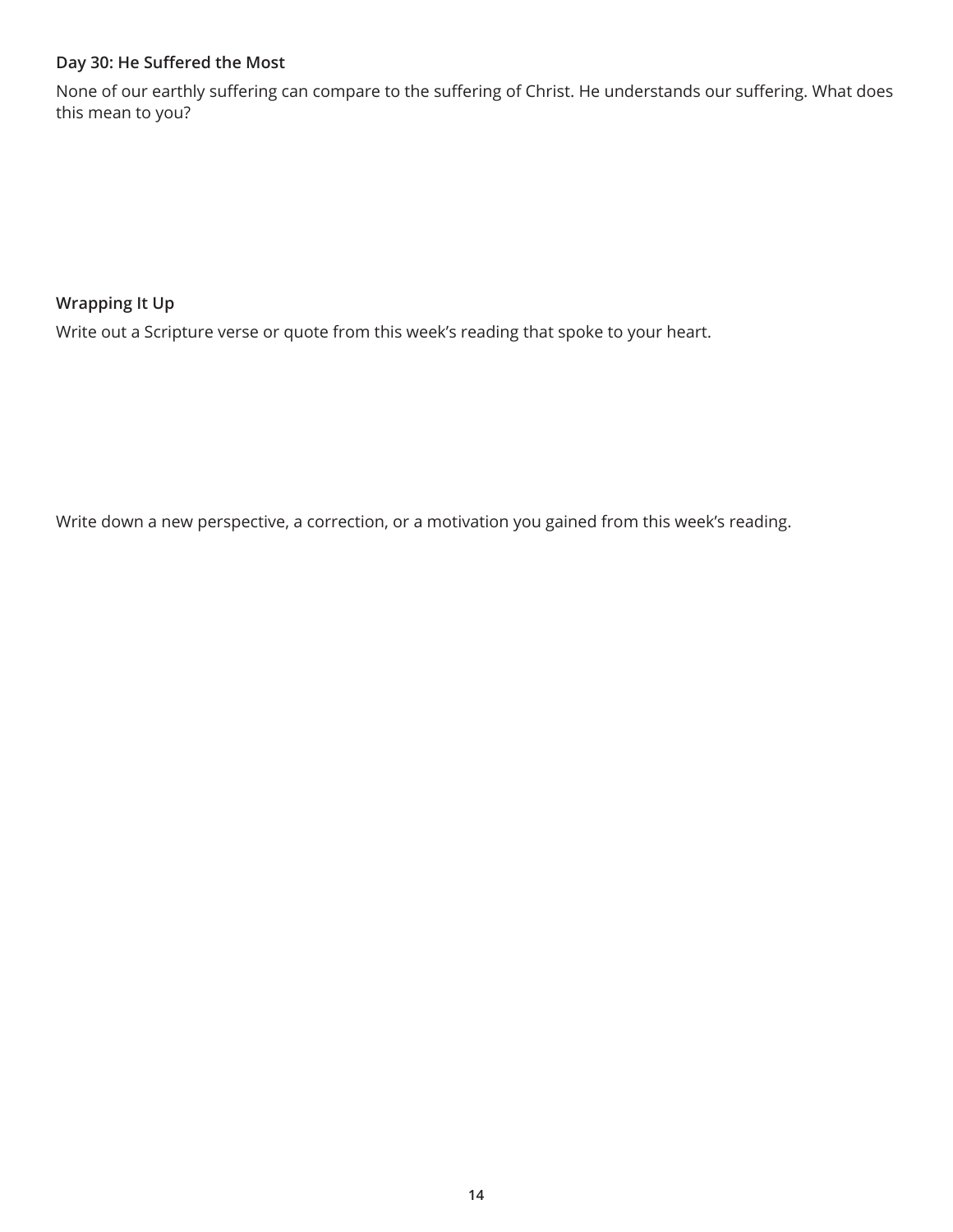

### **Day 31: Let's Be Grateful**

Randy writes, "God owes us nothing and we owe Him everything." What can you give Jesus praise and thanksgiving for today?

### **Day 32: To Be Known by God Is Enough**

Our humble service will determine our service on the New Earth. What type of service makes you most joyful right now? What service do you find most challenging or humbling?

### **Day 33: Prayer: Making an Eternal Difference**

Was the thought of seeing the clear answers to our prayers in Heaven new to you? Take some time to pray for the salvation of others in your life, knowing these prayers can make an eternal difference.

### **Day 34: Offering Jesus to Those Who Thirst**

Have you ever had the privilege of bringing someone to Jesus? How could you be more purposeful in sharing the gospel with those you meet?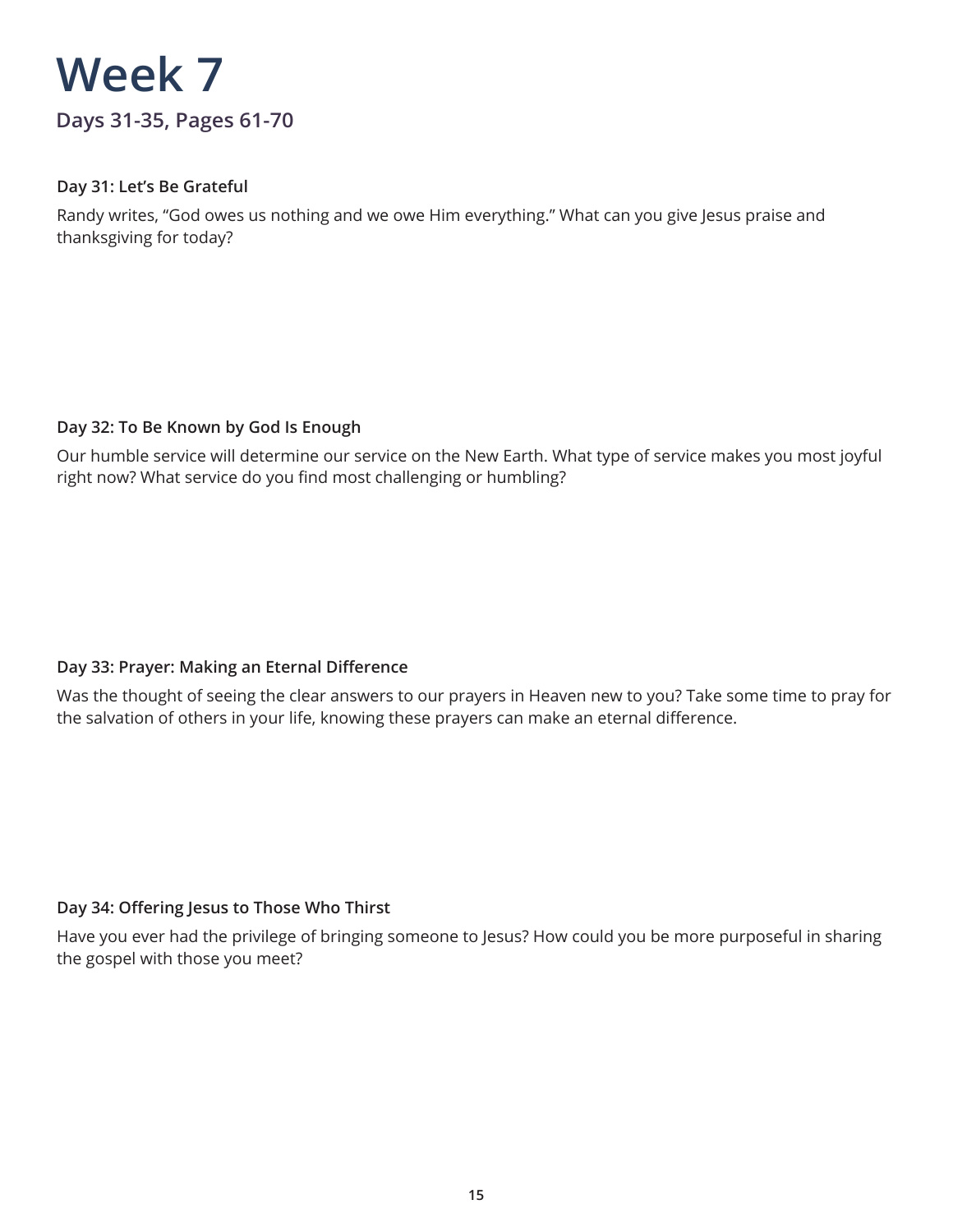### **Day 35: The Audience of One**

Has there ever been a time in your life when you followed God and displeased others? How does knowing that we will stand before God's judgment seat change our perspective about being persecuted or made fun of because of our faith?

**Wrapping It Up**

Write out a Scripture verse or quote from this week's reading that spoke to your heart.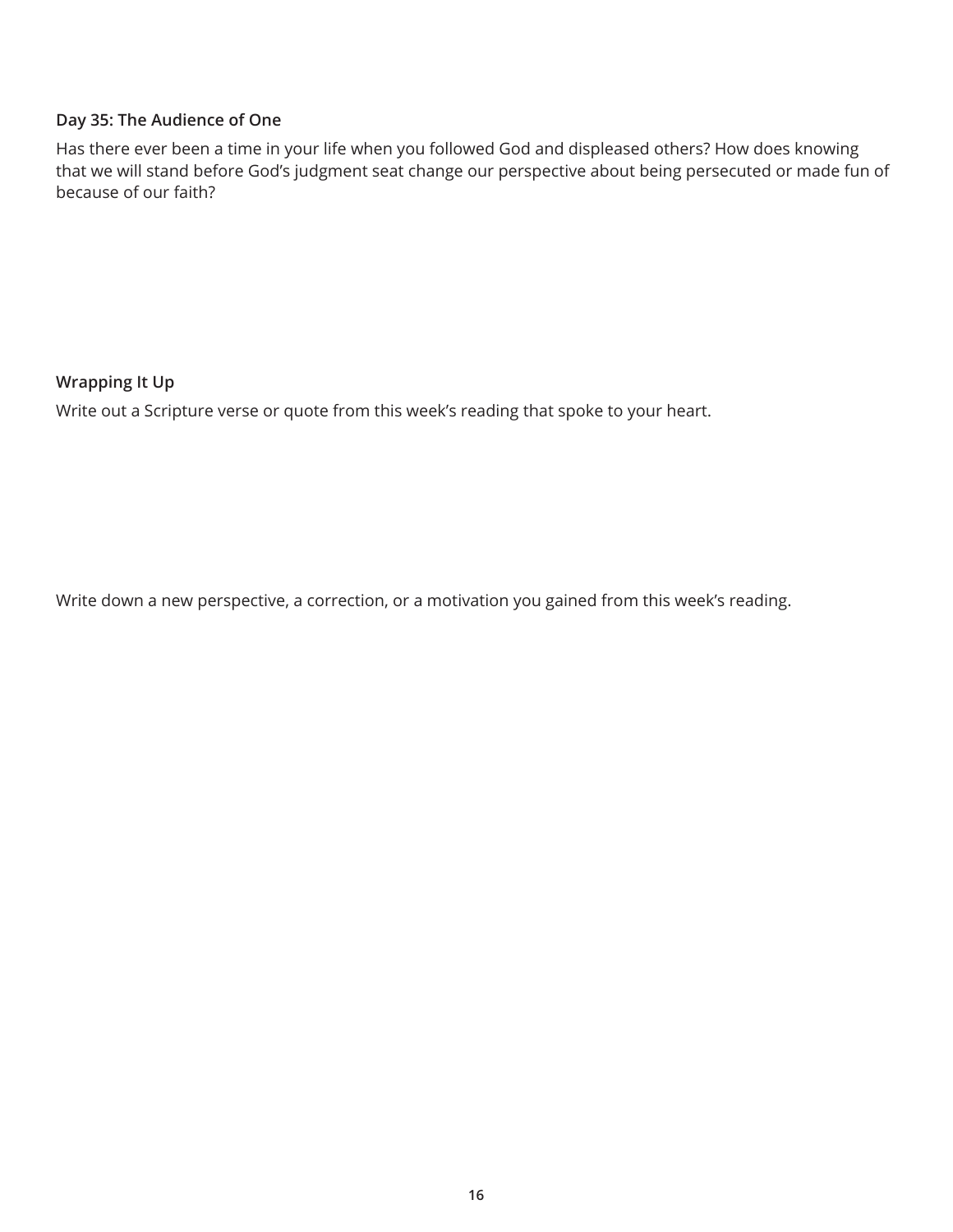### **Week 8 Days 36-40, Pages 71-80**

### **Day 36: God's Glory, Our Good**

Randy writes, "Each time I obey God, I'm doing what's ultimately best for all." How can keeping that in mind help us when we have to make a choice that others perceive as unloving or unwise?

### **Day 37: The Hell We Deserve**

As Christians, we know that salvation is a gift based on Christ's merit, not our own. But in what ways can we easily slip into imagining we somehow deserve Heaven? How can we keep reminding ourselves of our spiritual need?

### **Day 38: Giving Our Burdens to Him**

Read 1 Peter 5:7 and Matthew 11:28. What burdens are you carrying right now that you need to surrender to the Lord?

Read Philippians 4:6-8, and let go of your worry and anxiety and receive the peace that passes all understanding. Write a prayer of praise for His care.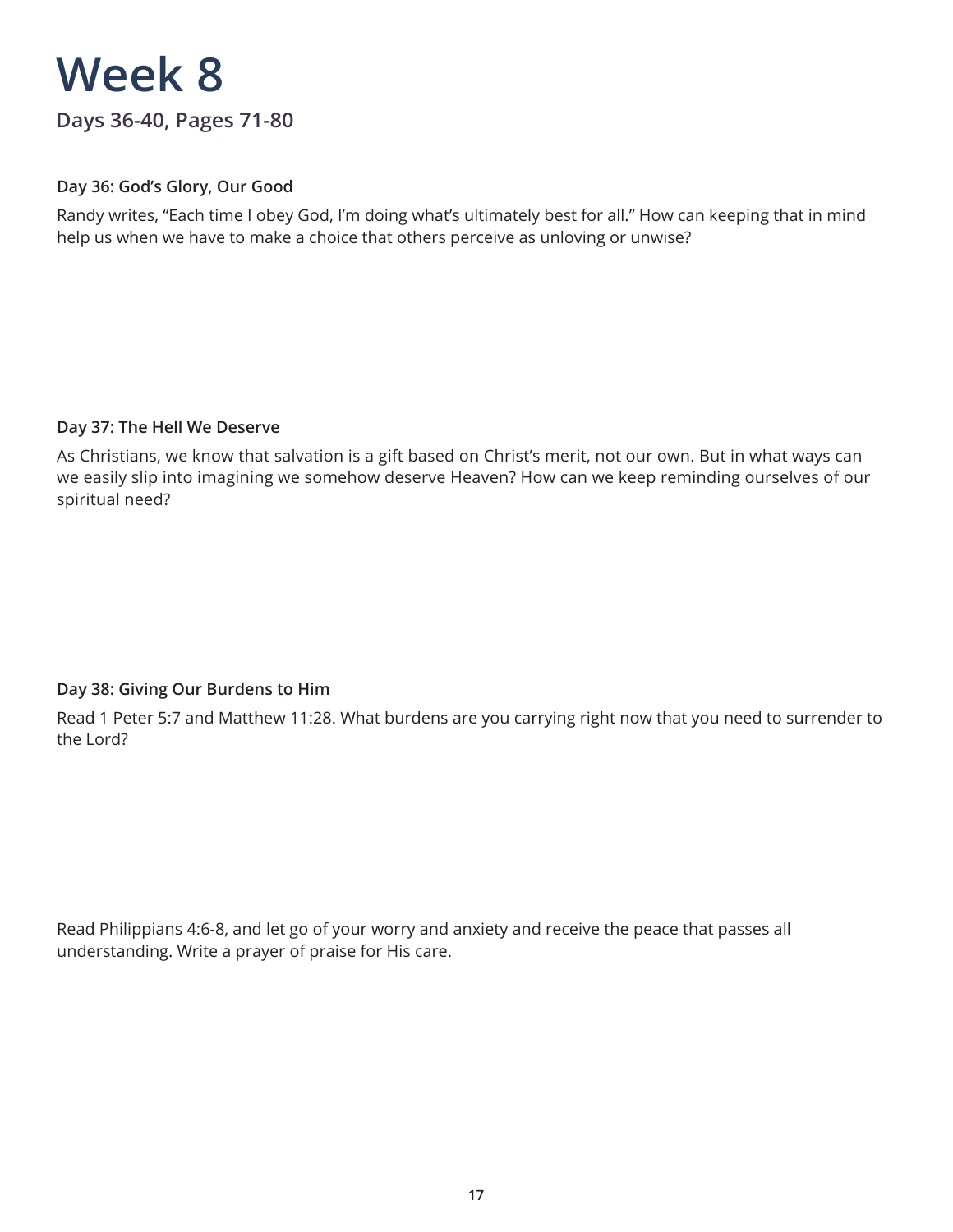### **Day 39: Good Works and God's Glory**

Read the two Scriptures again in today's devotion. What might be some of the "good works" God has prepared for you?

### **Day 40: Thinking Like Stewards, Not Owners**

Spend some time praying and asking God the question that Randy suggests: "What do You want me to do with Your money and Your possessions?" How could making this prayer a regular practice impact your spending choices?

### **Wrapping It Up**

Write out a Scripture verse or quote from this week's reading that spoke to your heart.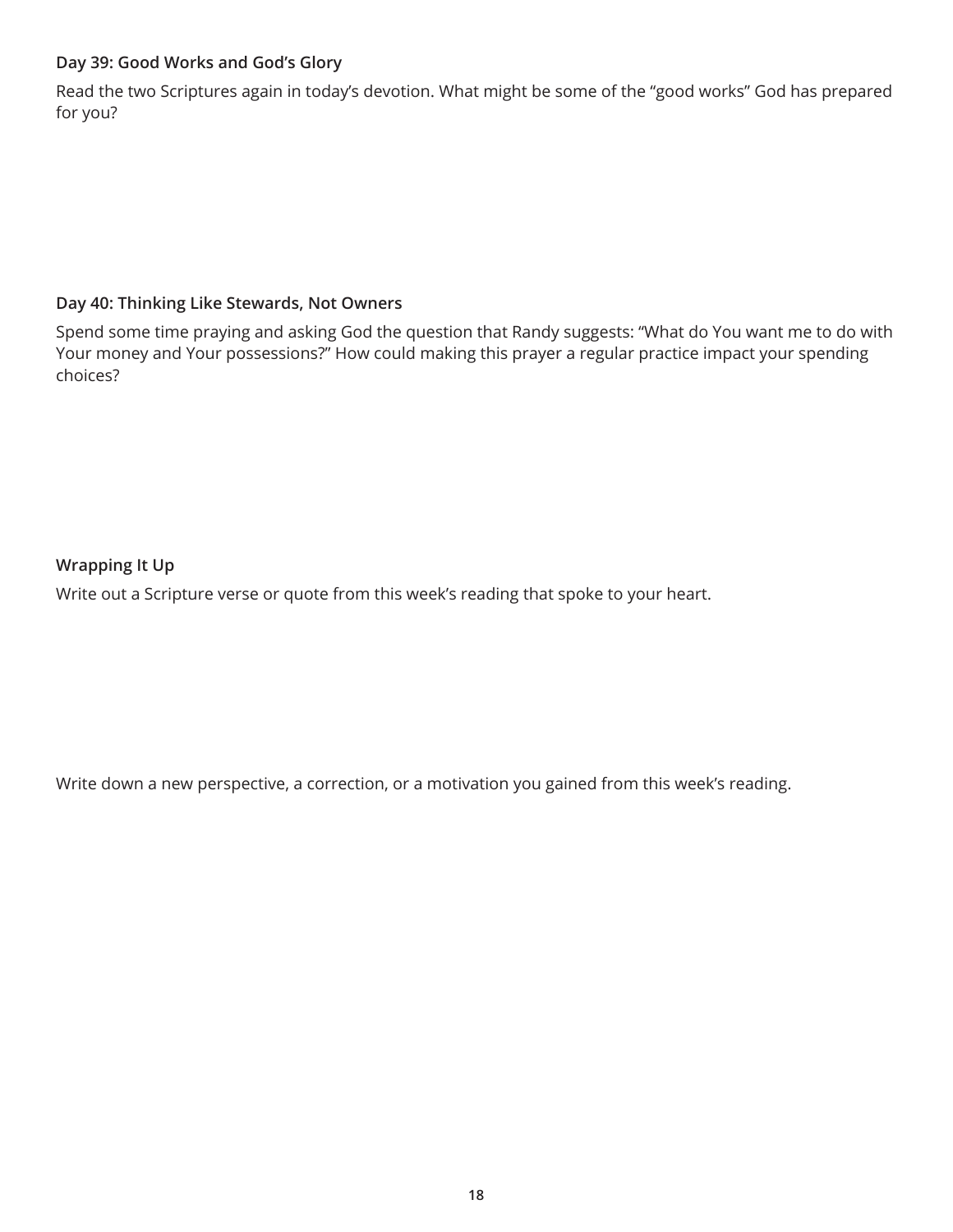

### **Day 41: When It Comes to Heaven, Dream Big**

Write down a dream you have of Heaven. Dream big! What is one of your greatest desires to experience in Heaven?

### **Day 42: The Right Perspective in Suffering**

Has Jesus redeemed a time of suffering in your life? How does believing our earthly suffering is never wasted change our perspective?

### **Day 43: A Passion to Know the King of Kings**

Randy quoted John Wesley who said, "I ask God to set me on fire and let people watch me burn." What do you think it looks like for a Christian to be on fire for Christ?

### **Day 44: The One in Charge**

Why is it so hard to trust God when we don't understand what He's doing in our lives? When we're going through difficult things, how can we purposefully focus on and cling to the goodness of God?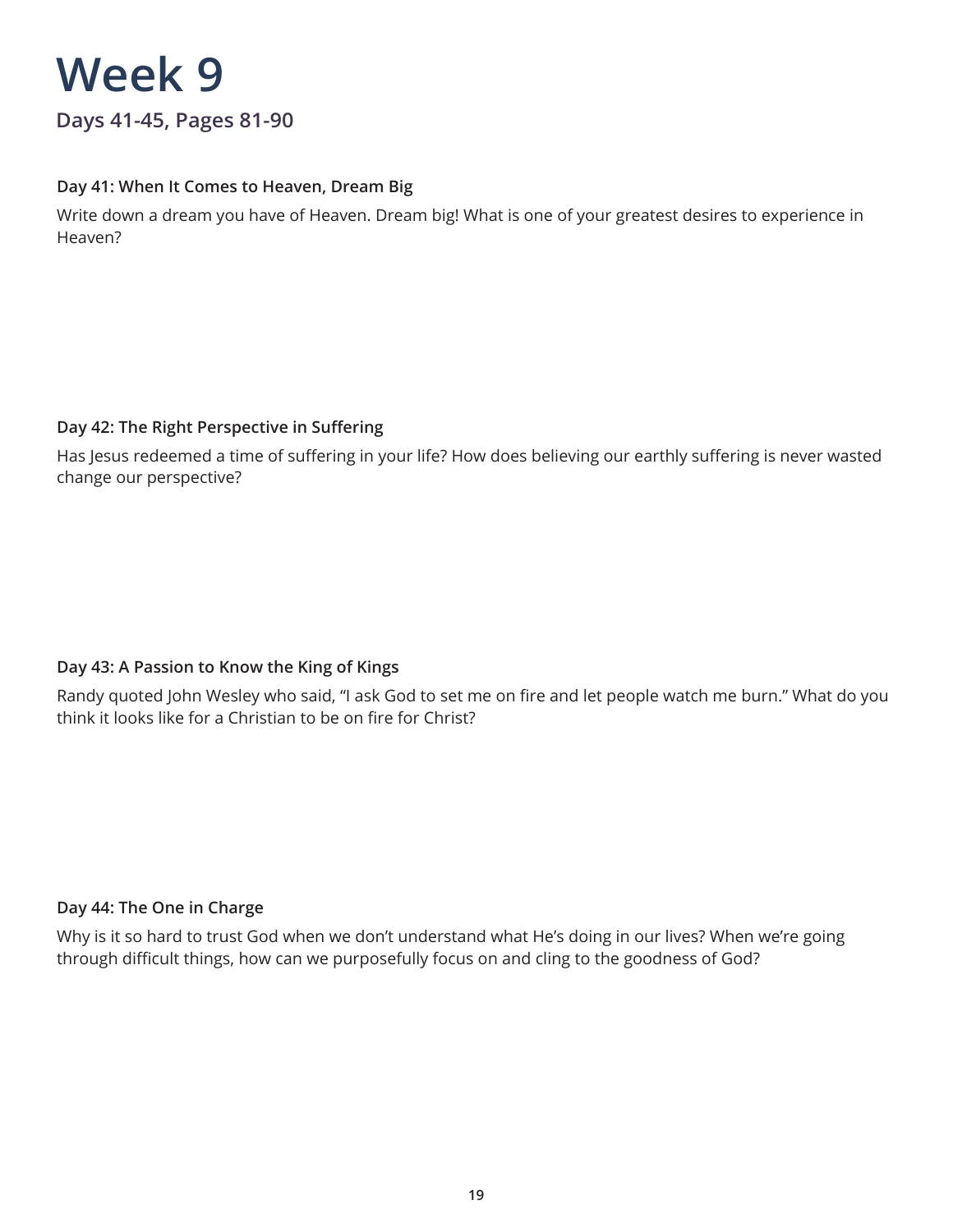### **Day 45: The Awesomeness of God's Creation**

What part of God's present creation most stirs your heart? What do you most look forward to seeing and experiencing on His New Earth?

**Wrapping It Up**

Write out a Scripture verse or quote from this week's reading that spoke to your heart.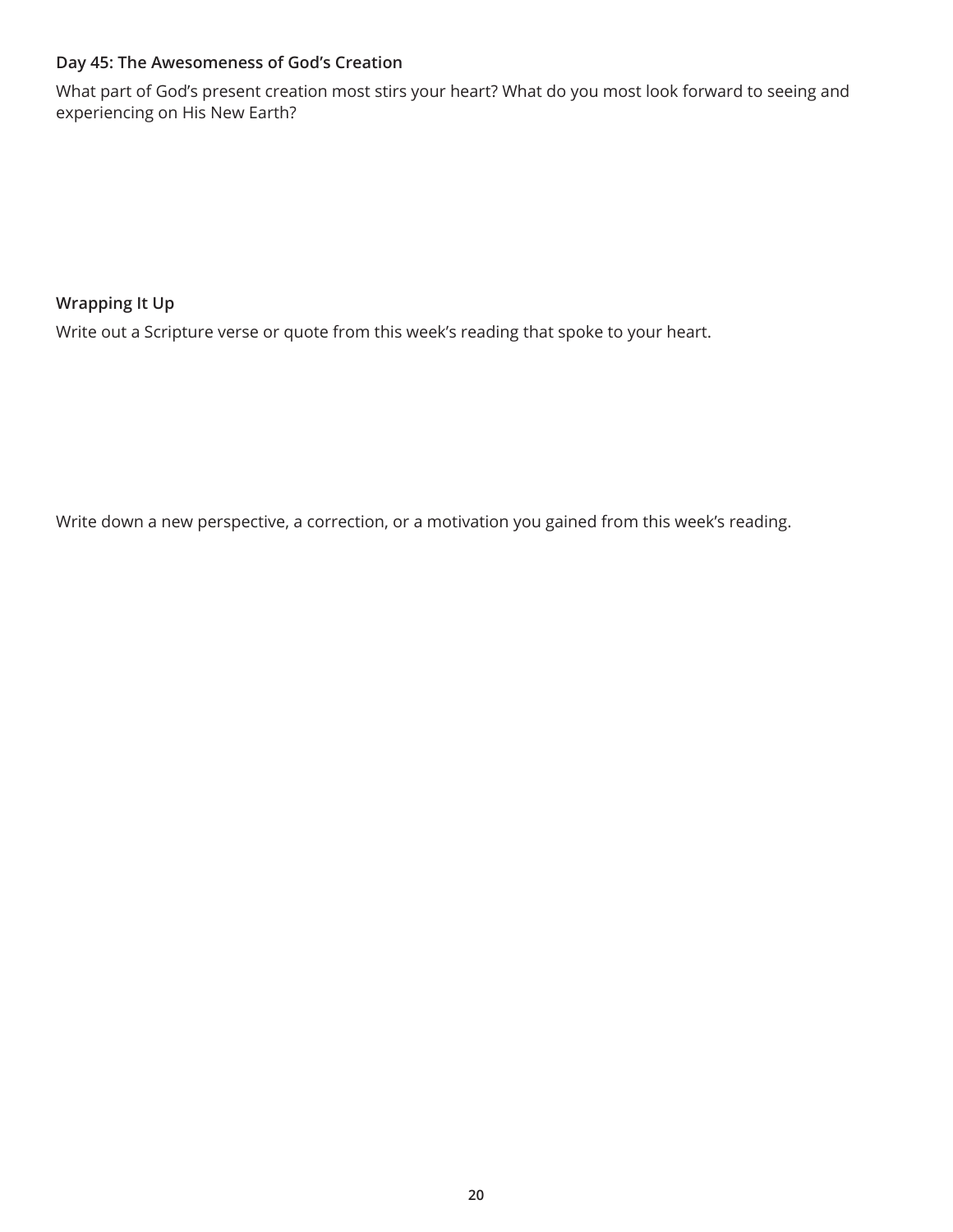### **Days 46-50, Pages 91-100**

### **Day 46: Yielding to the Sculptor's Chisel**

One way God is preparing us for Heaven is by trimming our branches (Read John 15:1-2). What has God trimmed from your life in order that you might bear more fruit?

### **Day 47: Feasting and Fellowship**

Which Biblical characters are you most eager to talk to in Heaven? Why?

### **Day 48: A Heart for the Poor and Needy**

Ask God to open your heart to the poor in spirit, the suffering, the needy, the prisoners, the vulnerable, all who are your neighbors. How might He be stirring you to serve some of these people?

### **Day 49: Imperfect Church, But Chosen Bride**

Many people have been hurt in the church in one way or another. How can the picture of the Church as Christ's bride encourage us not to give up on our local church body, and to practice faithfulness and forgiveness?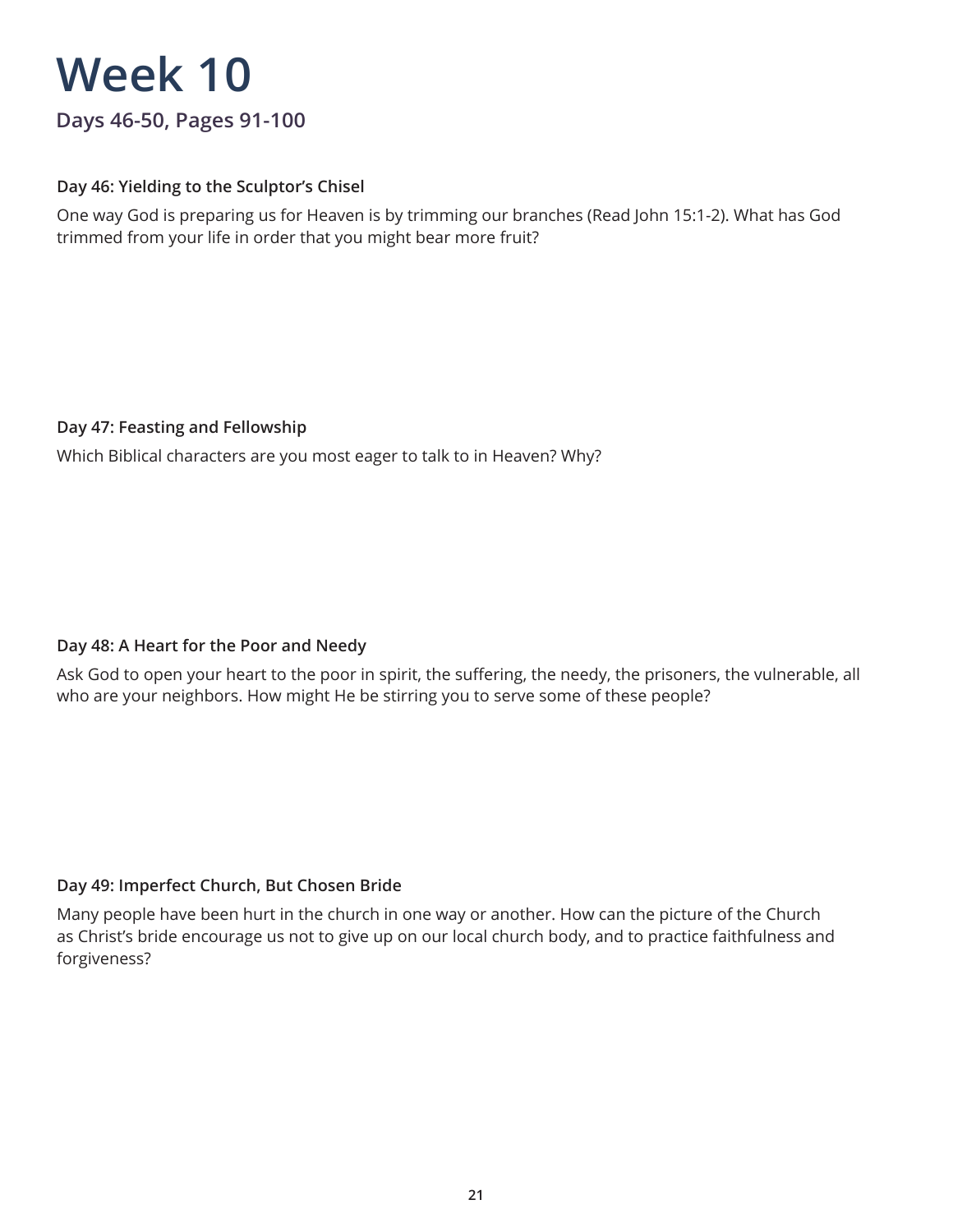### **Day 50: The Sure Hope of Resurrection**

Have you ever thought about what new abilities our resurrected bodies might have in Heaven? Which possibilities most excite you?

**Wrapping It Up**

Write out a Scripture verse or quote from this week's reading that spoke to your heart.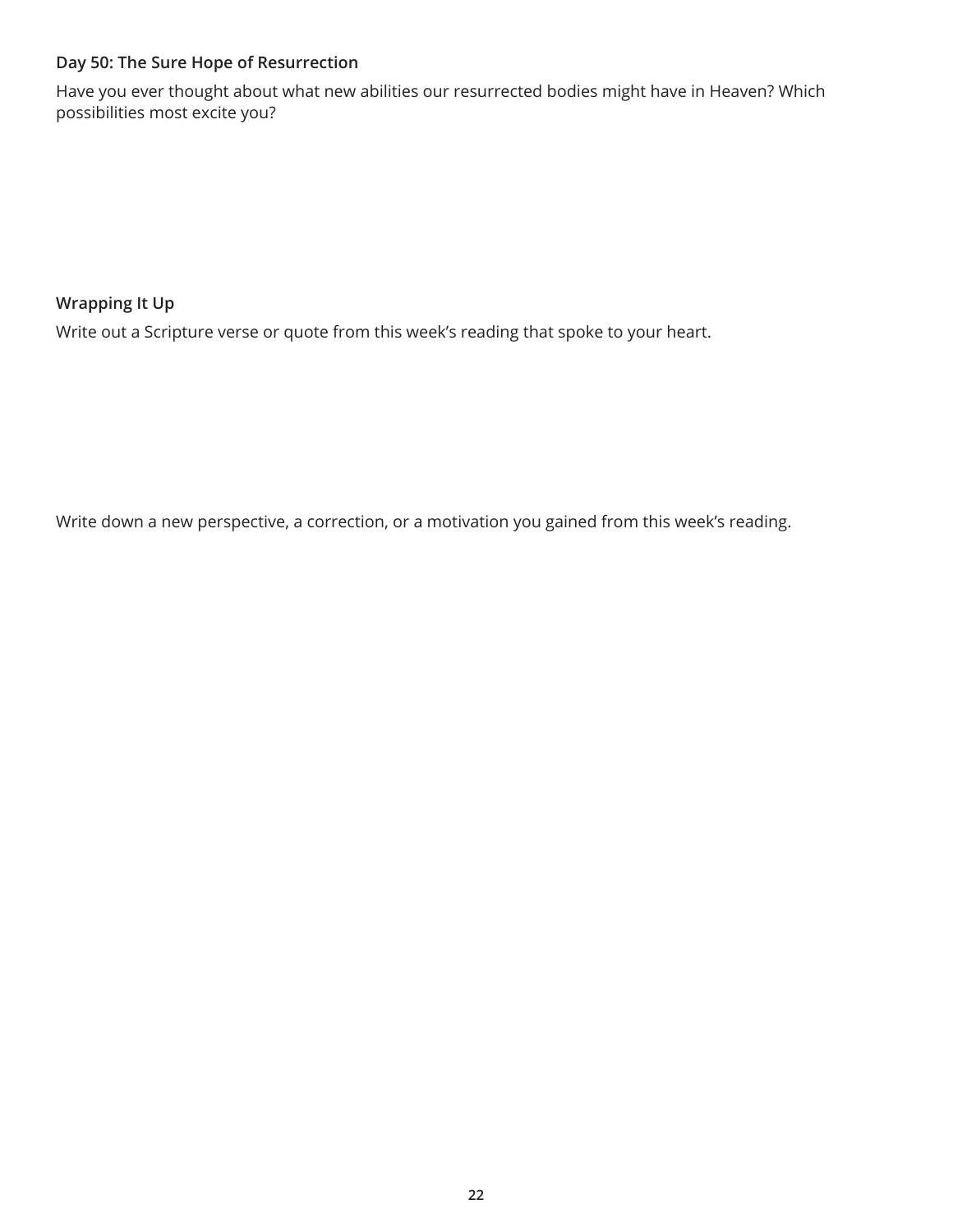### **Days 51-55, Pages 101-110**

### **Day 51: Finding Ultimate Satisfaction**

What are some ways you can seek to grow closer in your walk with Christ, allowing your thirst to be quenched with the deep satisfaction found only in knowing Him?

### **Day 52: Investing—Not Just Managing—Time**

Think about how you spend your time. What distracts you? What attracts you?

Do you feel in general, your hours are spent in God-honoring ways? What might you need to change?

### **Day 53: The Brief Window of This Present Life**

Are you ALIVE (Always Living in View of Eternity)? Write this acronym out on a notecard and put it where you can be reminded of its truth.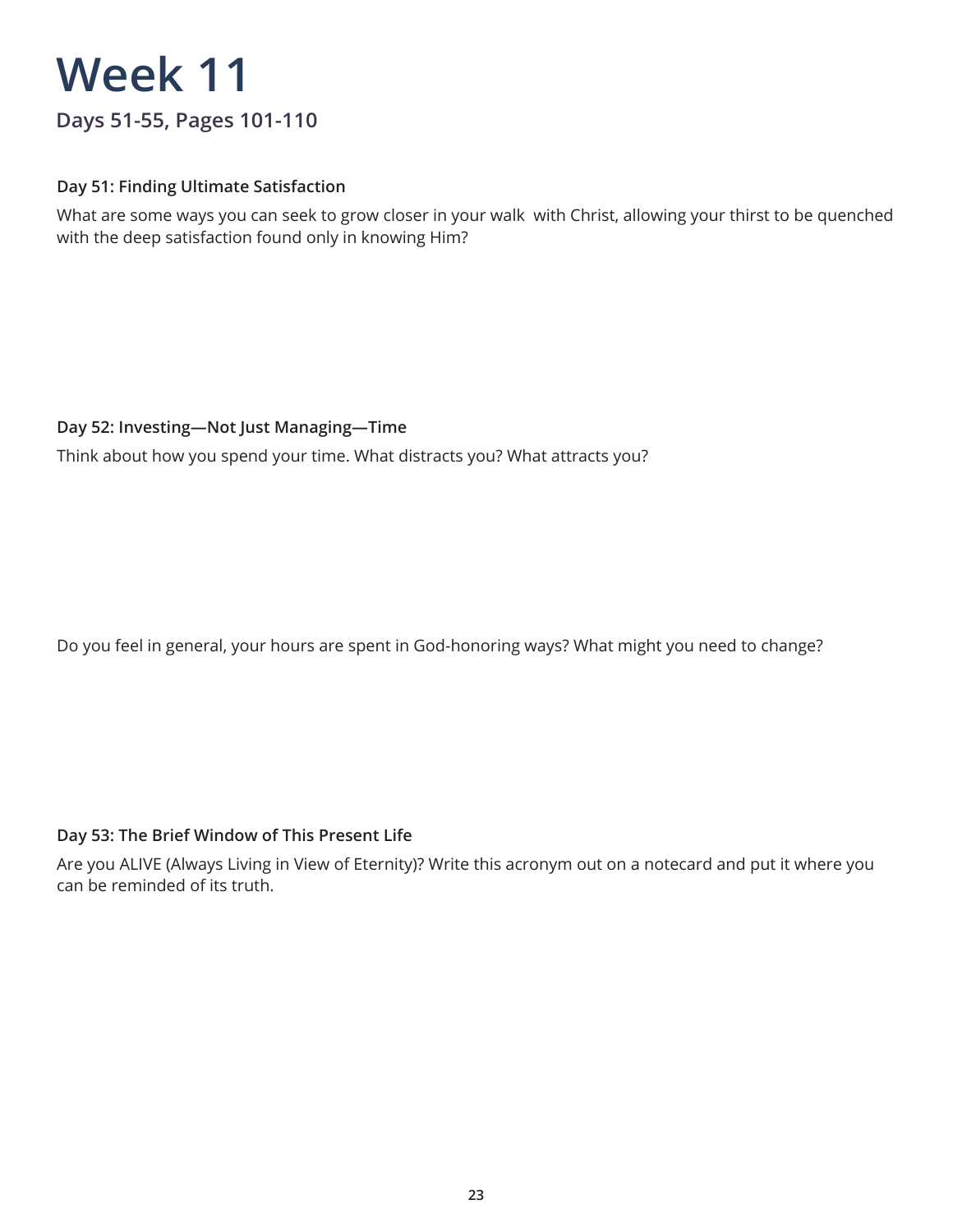### **Day 54: Eager Students of God's Inexhaustible Word**

Randy writes that God is "a good communicator." Have you ever thought about God in that way before? How could understanding that God is both purposeful and wise in His words to us change the way we see the Bible, including the parts that are harder to understand?

### **Day 55: Representing Our True Country**

Read Hebrews 11:16 again. Our true home and country are waiting for us. Soon all of us will be home with Jesus. What are some ways we can represent our true home in the world this week?

**Wrapping It Up**

Write out a Scripture verse or quote from this week's reading that spoke to your heart.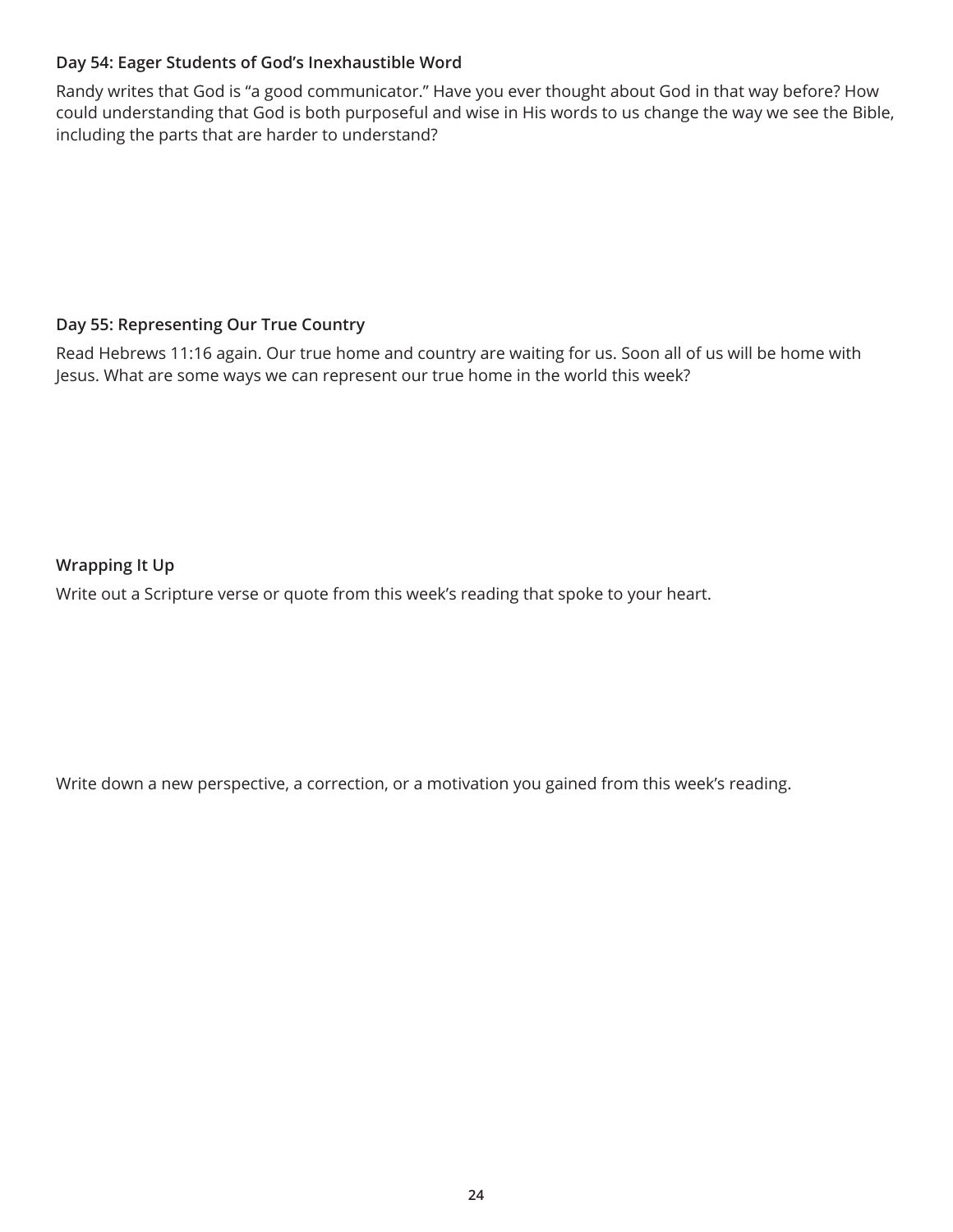### **Days 56-60, Pages 111-120**

### **Day 56: The Courage to Follow Him**

God blesses those who are persecuted for His name (see Matthew 5:10). Have you spoken up for Christ when it was difficult? Have you noticed more persecution of the church in recent years? Where? How?

### **Day 57: The Ultimate Restoration**

We, along with the earth, will one day be reclaimed, restored, and resurrected. Write a prayer of thanksgiving to God for all He has done and all He will do.

### **Day 58: Striving to be a Faithful Steward**

We cling to our possessions, to our hard-earned money, to the things of this earth, even when we know they all belong to God. What is one way you can be more generous with the time, money, and possessions God has entrusted to you?

### **Day 59: Finding True Contentment**

"Godliness with contentment is great gain" (1 Timothy 6:6). Would you say you are content? What, if anything, is causing discontent in your life right now?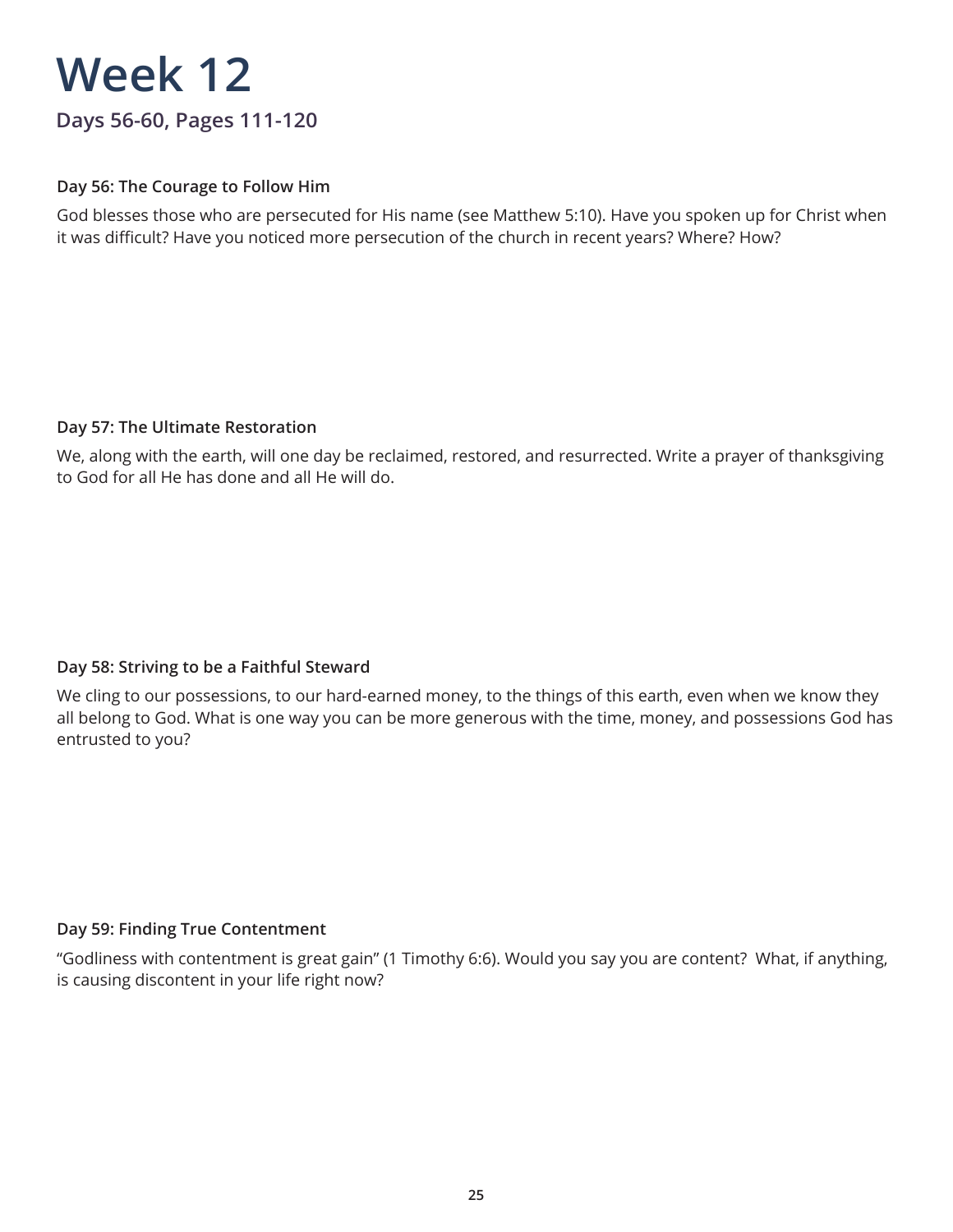### **Day 60: Pursuing the Right Perspective**

Have you ever considered how you can fulfill Paul's command to "diligently actively, and single-mindedly pursue the things above"? What would it look like for you to actively pursue living with eternity in mind?

**Wrapping It Up**

Write out a Scripture verse or quote from this week's reading that spoke to your heart.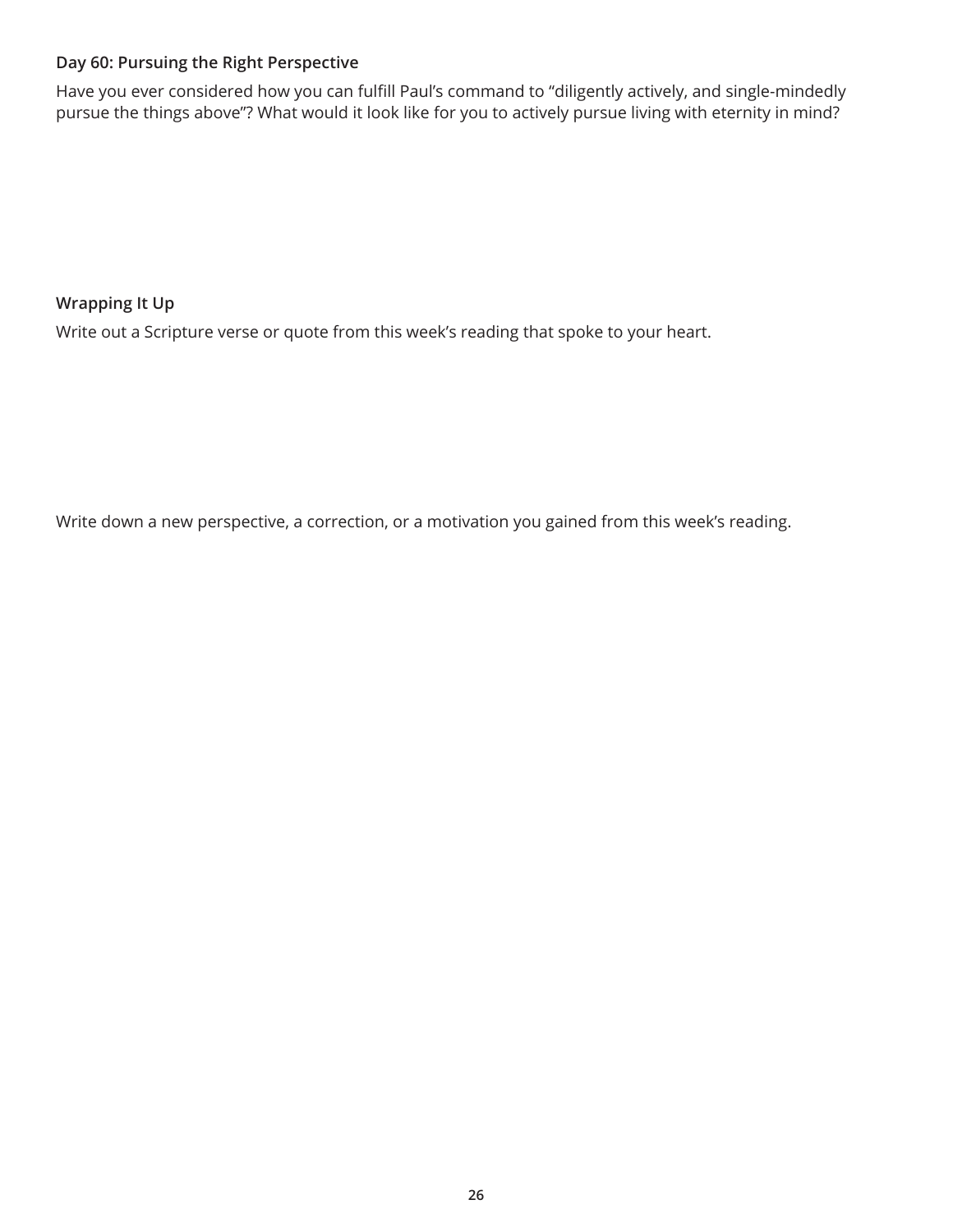### **Days 61-65, Pages 121-130**

### **Day 61: Trusting the Author of the Story**

Have you ever thought about your life story as being written by a sovereign Author? How might pondering this analogy change the way you view difficult seasons of your life?

### **Day 62: Present Suffering, Future Perspective**

Think of a difficult or painful experience in your life from years past. How has your perception or thoughts about that experience changed as time has gone by? How might this give us a clue of what it will be like to look back on life from Heaven's perspective?

### **Day 63: Homesick for Eden's Happiness**

Have you ever thought about your desire for happiness as being God-given? What things do you think Adam and Eve experienced in Eden that deep down, we long for?

### **Day 64: Forgiveness Sets Us Free**

Read Matthew 6:14-15. According to this passage and today's reading, how is obeying God and choosing "true forgiveness" of others also for our benefit?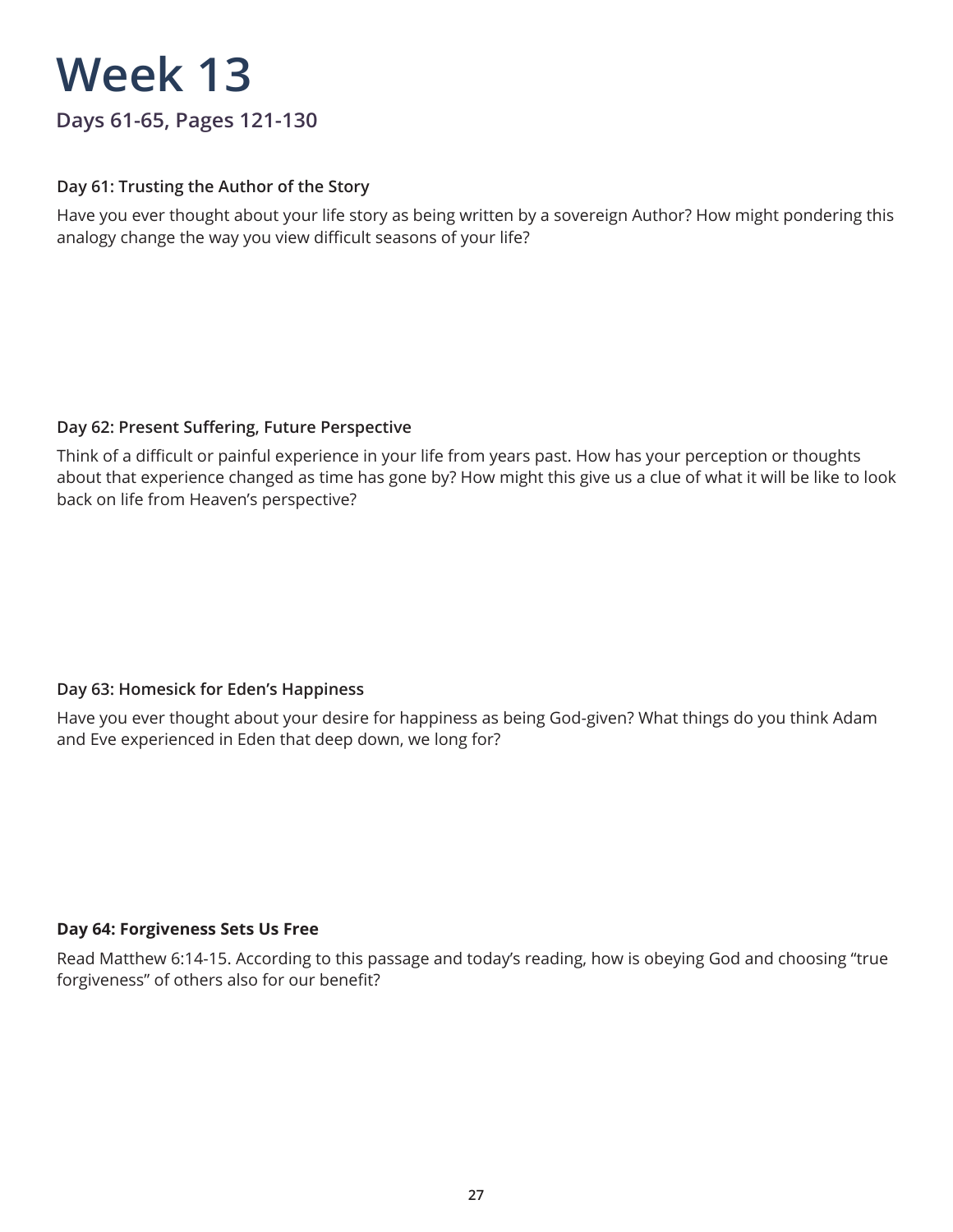### **Day 65: God's Future Dwelling Place**

Is the idea that God's ultimate plan to dwell with us on the New Earth a new one to you? What do you think it will be like to one day walk and talk with Jesus?

**Wrapping It Up**

Write out a Scripture verse or quote from this week's reading that spoke to your heart.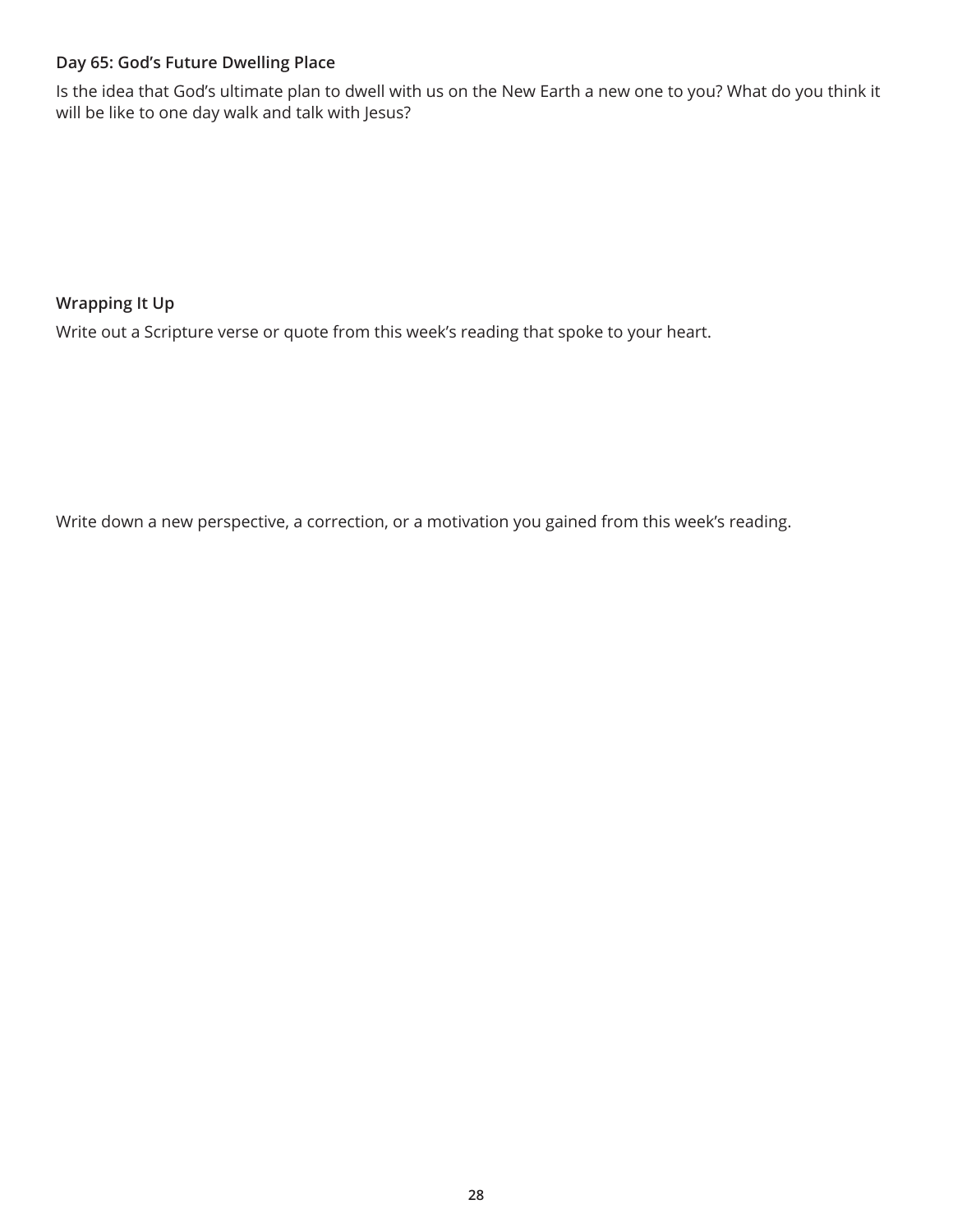**Days 66-70, Pages 131-140**

### **Day 66: The Promise of Great Reward**

How does knowing that God will find something to praise and reward you for encourage you to serve Him faithfully and joyfully?

### **Day 67: King over All, Including the Weather**

Many of us are tempted to complain about a lot of everyday, mundane things—including the weather. How might our complaints reflect a heart that has forgotten to remember and consider the sovereignty of God?

### **Day 68: Sovereign over Good and Evil**

Scripture reassures us that "the one who is in you is greater than the one who is in the world" (1 John 4:4). Yet it also tells us not to underestimate Satan (see 1 Peter 5:8). Why do you think we need to understand and live in the balance of these two truths?

### **Day 69: What We're Really Longing For**

Read Ecclesiastes 3:11. Even when all of our dreams come true, there remains a longing in our hearts for something more. How does God alone satisfy your soul? (See Psalm 42 and Psalm 63.)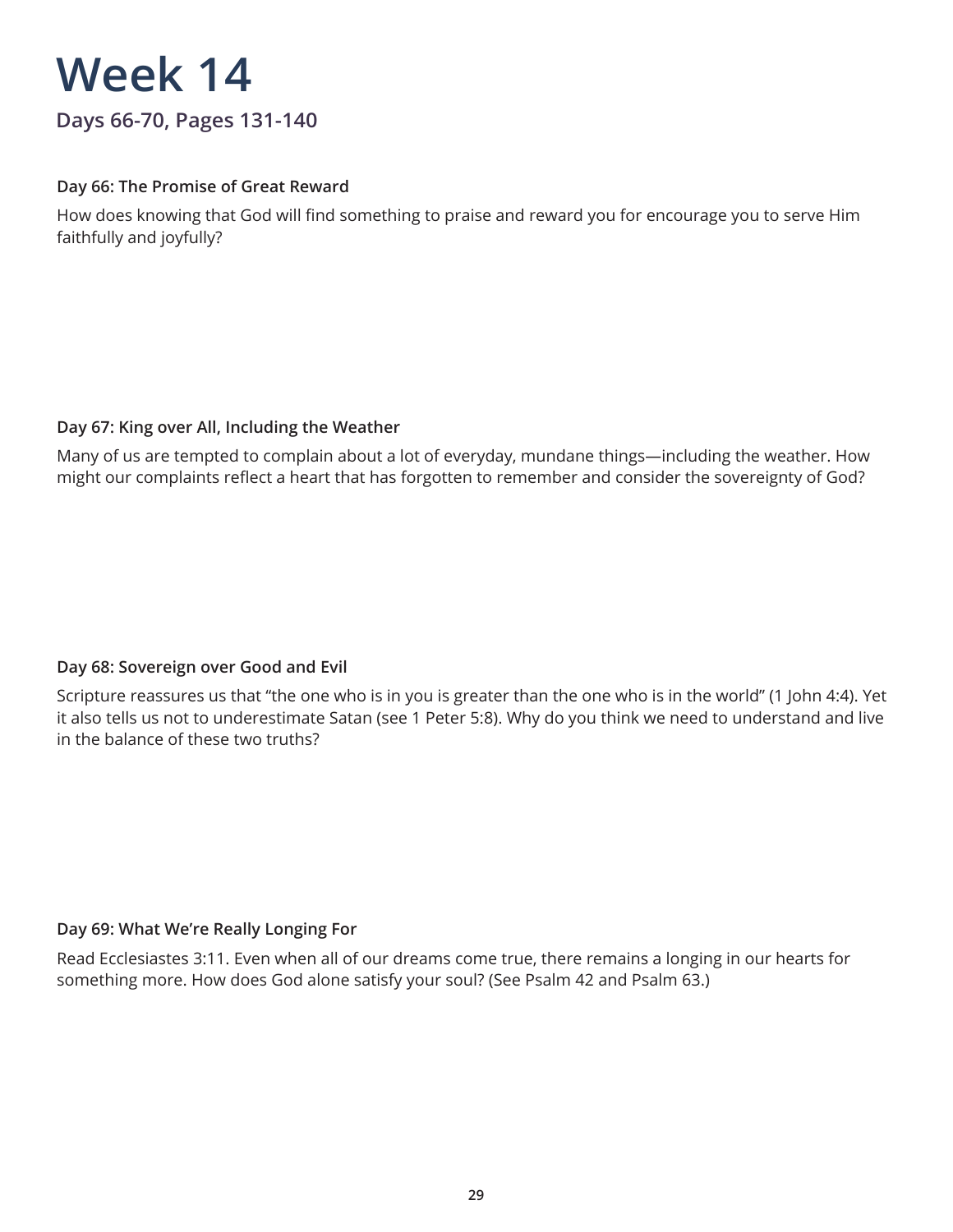### **Day 70: The Deadly Life of Ease**

Randy wrote about us wanting God to make our lives go smoothly and be pain free. Can you relate to this? How can we prevent our prayers from becoming demands to a "personal assistant charged with granting our wishes"?

**Wrapping It Up**

Write out a Scripture verse or quote from this week's reading that spoke to your heart.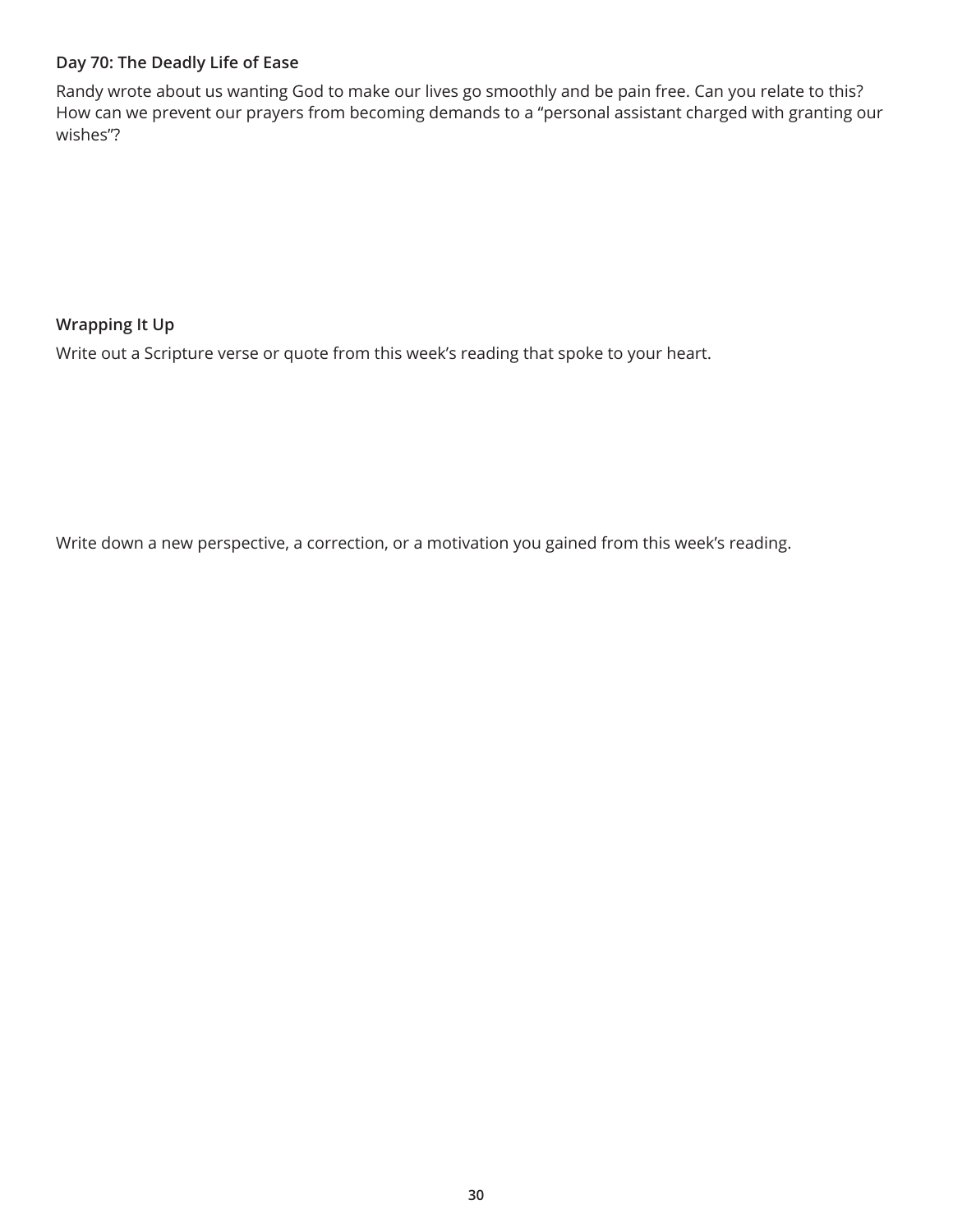### **Days 71-75, Pages 141-150**

### **Day 71: The Joy of Self-Forgetfulness**

How is Christ's message of losing yourself in God's purposes, and thereby finding great happiness, so countercultural to what we hear and see around us all the time?

### **Day 72: The Good News of Happiness**

If someone were to ask you why the good news is indeed good, how would you respond? Would happiness be part of your response? Why or why not?

### **Day 73: Suffering's Painful, Beautiful Benefits**

Randy writes, "Those who embrace the Christian faith most deeply and passionately are usually not those enjoying comfort and ease, but those who live with suffering." How is this message counter to many so-called Christian teachings you can hear on TV or find in a bookstore?

### **Day 74: Humble Savior, Sent to Earth**

Answer Randy's questions at the end of today's reading: "Does Christ's redemptive work for you resonate in your heart and mind? How does it make you feel and think?"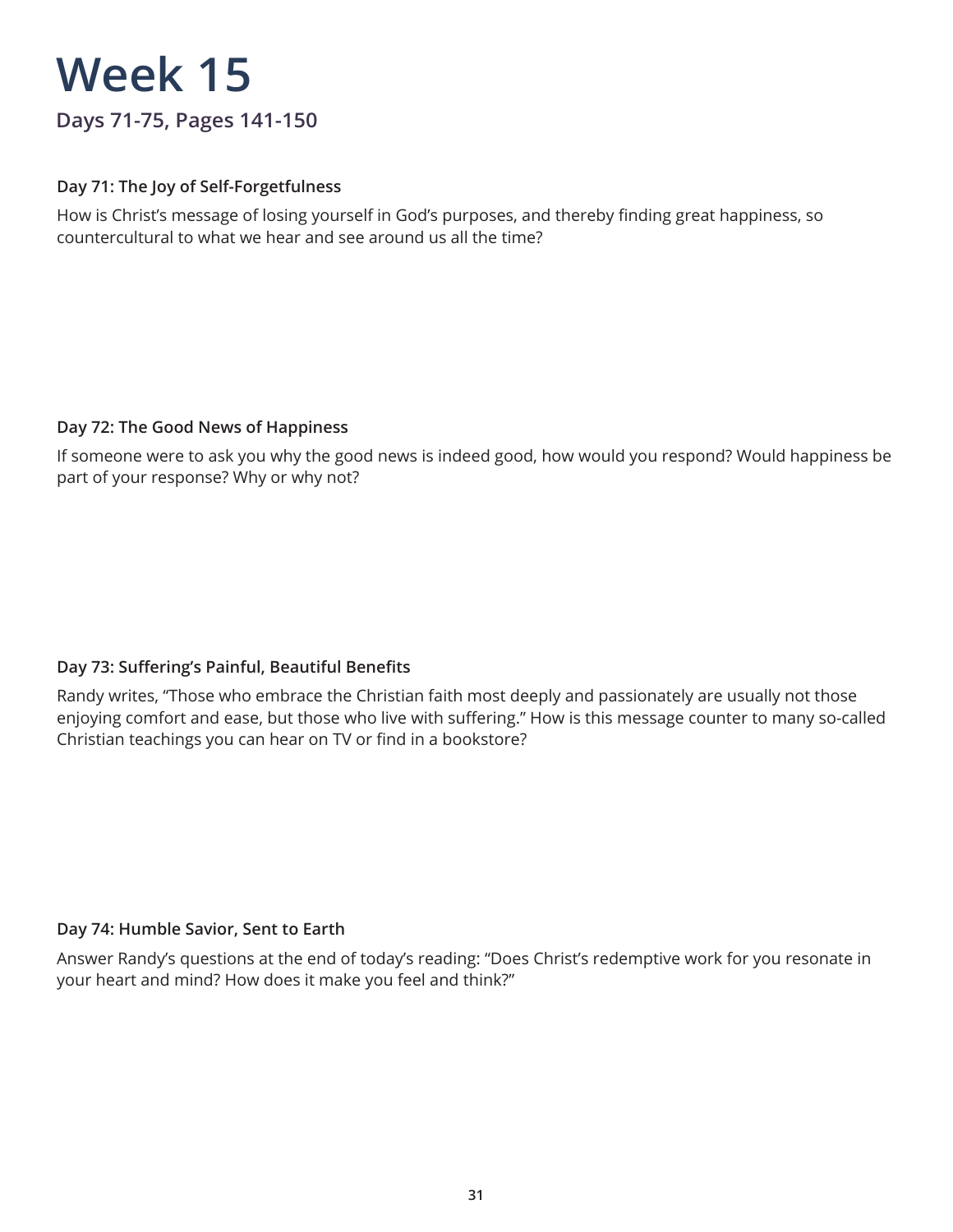### **Day 75: The Incomparable Beauty of Purity**

Have you or someone you know been mocked or persecuted for standing up for biblical purity? Why do you think many people in the world find the idea of sexual purity strange or even offensive?

**Wrapping It Up**

Write out a Scripture verse or quote from this week's reading that spoke to your heart.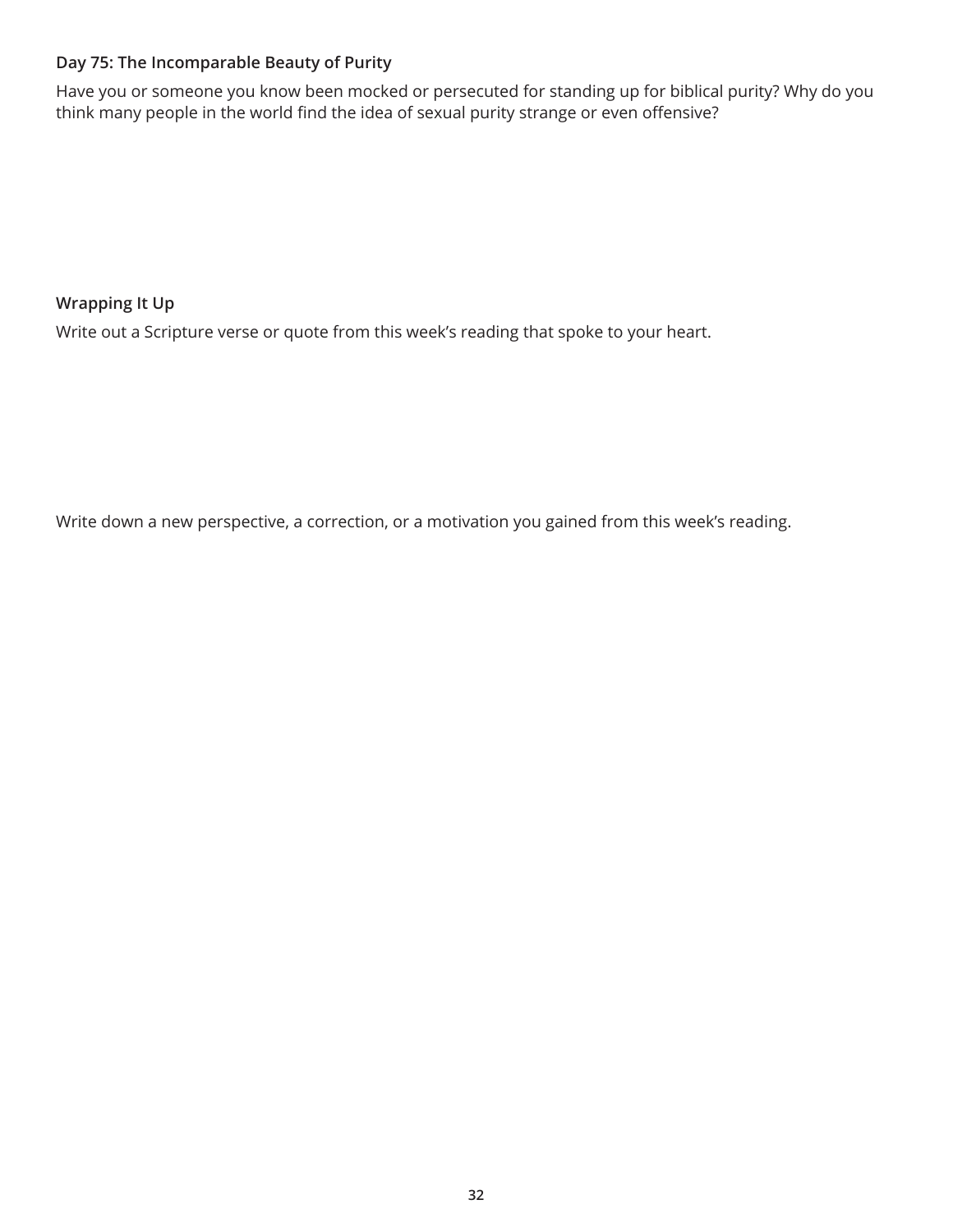### **Days 76-80, Pages 151-160**

### **Day 76: The Universe's Greatest Tragedy**

What is the danger of defining love as simply what feels good or sounds nice? How can our culture's misunderstanding of what love really is make sharing the gospel extra challenging?

### **Day 77: Letting God's Words Shape Ours**

Can you think of a time when you spoke too soon, said too much, or hurt someone? Can you remember a time when the Holy Spirit kept you from speaking or gave you just the right words?

Read Matthew 12:36. How can this somewhat intimidating verse change and help us?

### **Day 78: Our Future Reign Under Christ**

In one of the quotes from today's reading, Larry Dick asks, "Can you imagine living in a society where everyone is so happy with leadership decisions, they rejoice and celebrate? Can you imagine a world where no one ever again complains about government?" What do you most look forward to about living in a world ruled by the perfect King, Jesus?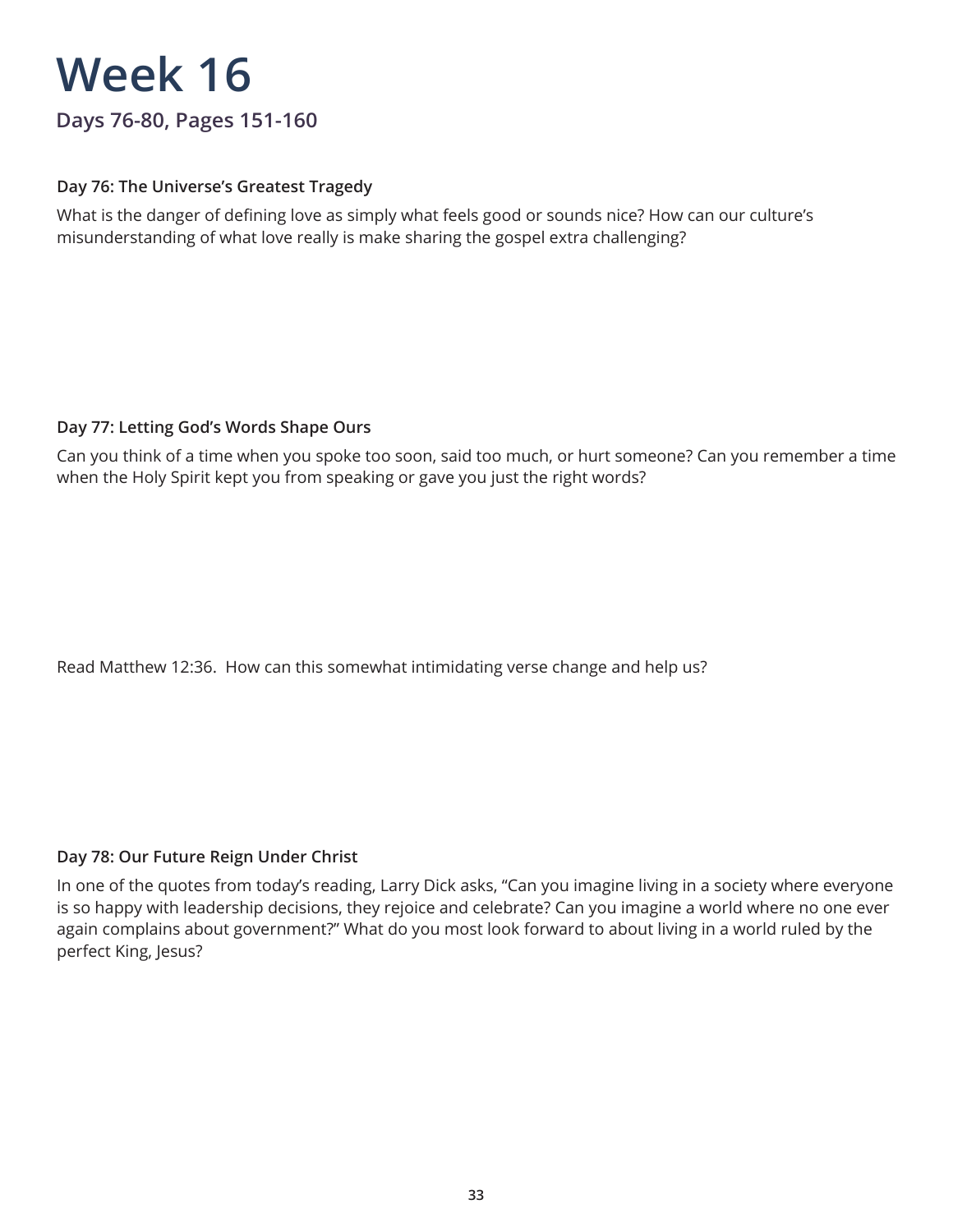### **Day 79: Who You Are in the Dark**

Write a prayer asking God to purify your motives, to strengthen your character, to keep you obedient even in the small things of life.

### **Day 80: Steps to Greater Happiness in Christ**

Sometimes when we're struggling and discouraged, we need to rest and simply spend time focusing on our Savior and remembering all He has done for us. Other times, we need to be encouraged to get moving and take steps that are pleasing to Him, knowing He will bless and strengthen our efforts. Which place do you find yourself in? What steps could you take in the coming week to actively seek God-honoring happiness?

**Wrapping It Up**

Write out a Scripture verse or quote from this week's reading that spoke to your heart.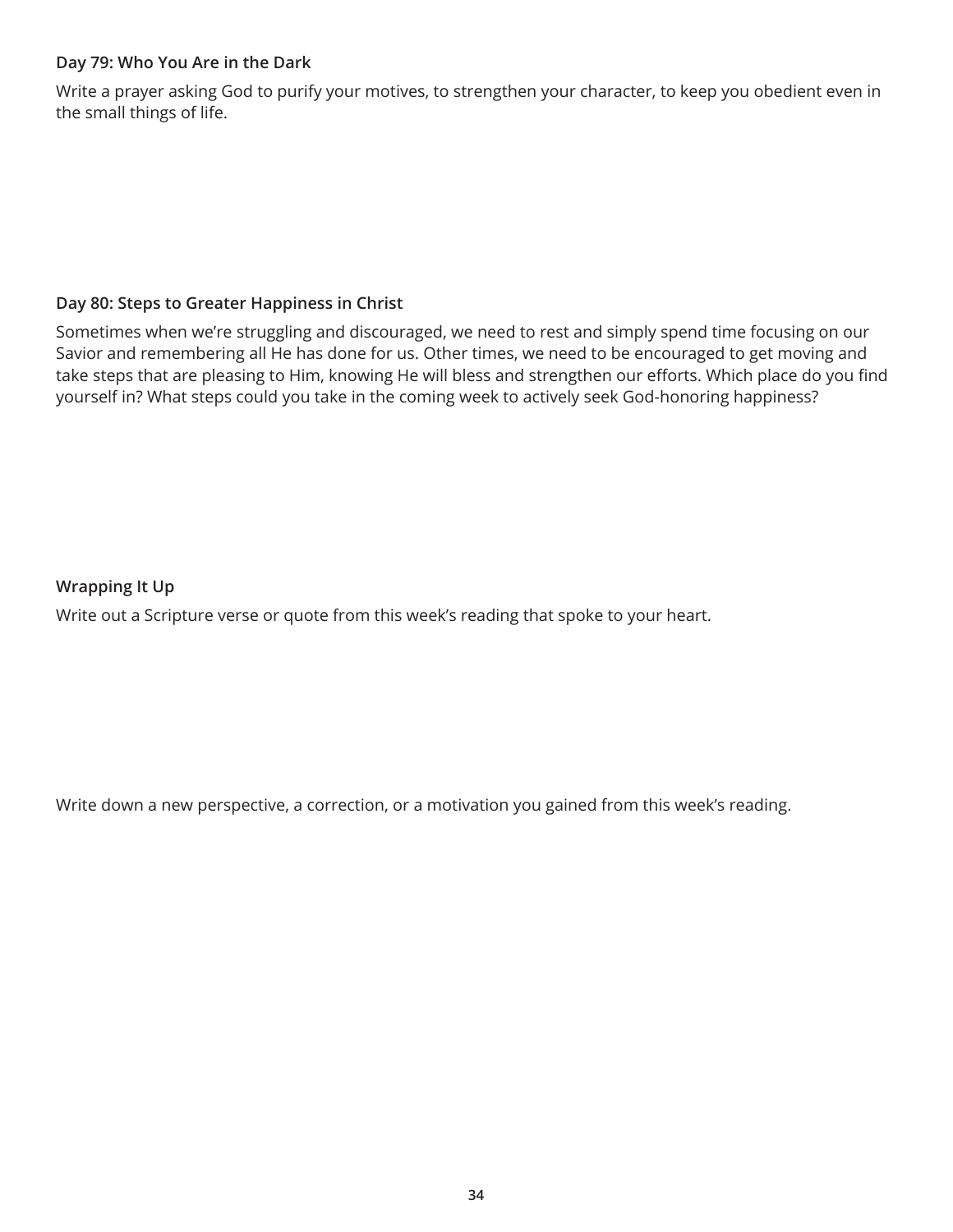### **Days 81-85, Pages 161-170**

### **Day 81: A Vastly Superior Upgrade**

Have you ever struggled with fear that in Heaven you'll miss something from your old life here on the present earth? How can God's promise of a vastly superior New Earth speak to your fear?

### **Day 82: You, Only Better**

What gifts, passions, preferences, and God-given interests do you most look forward to developing in Heaven?

### **Day 83: The Ultimate Family Reunion**

How would you answer someone who says there's no such thing as family in Heaven? How can the hope of this eternal family encourage someone who has had difficult family relationships here on earth?

### **Day 84: The Gift of Truth**

Think of a situation, past or recent, where you've been tempted to believe your only two options are to speak the truth to someone harmfully, or to remain silent in the name of grace. How does God's Word open up to you a third, more Christ-honoring option?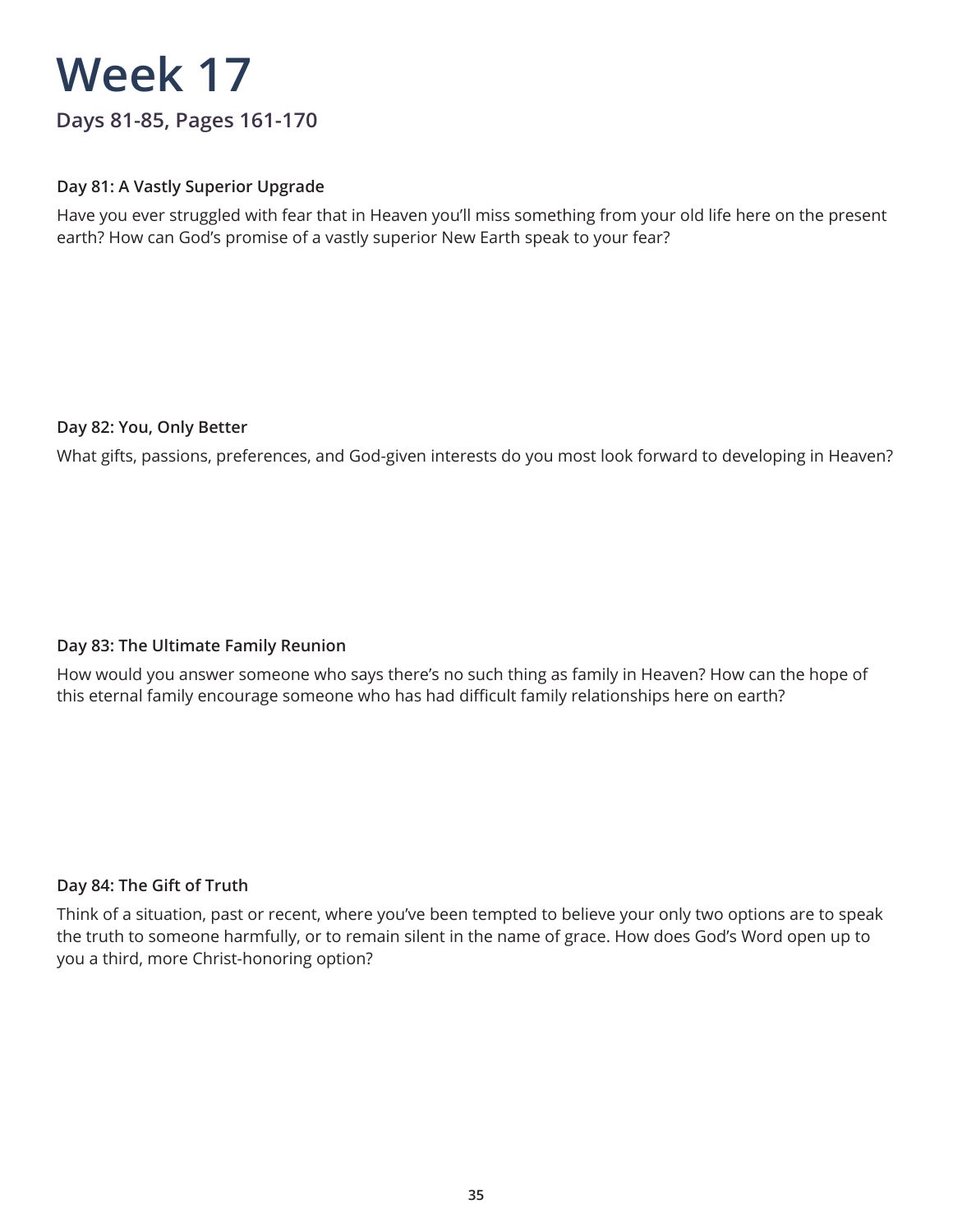### **Day 85: Under Grace, Not Sin**

What sins do you most struggle being mastered by? Confess them to your Savior and praise Him that you are under His grace, and not under the power of sin.

**Wrapping It Up**

Write out a Scripture verse or quote from this week's reading that spoke to your heart.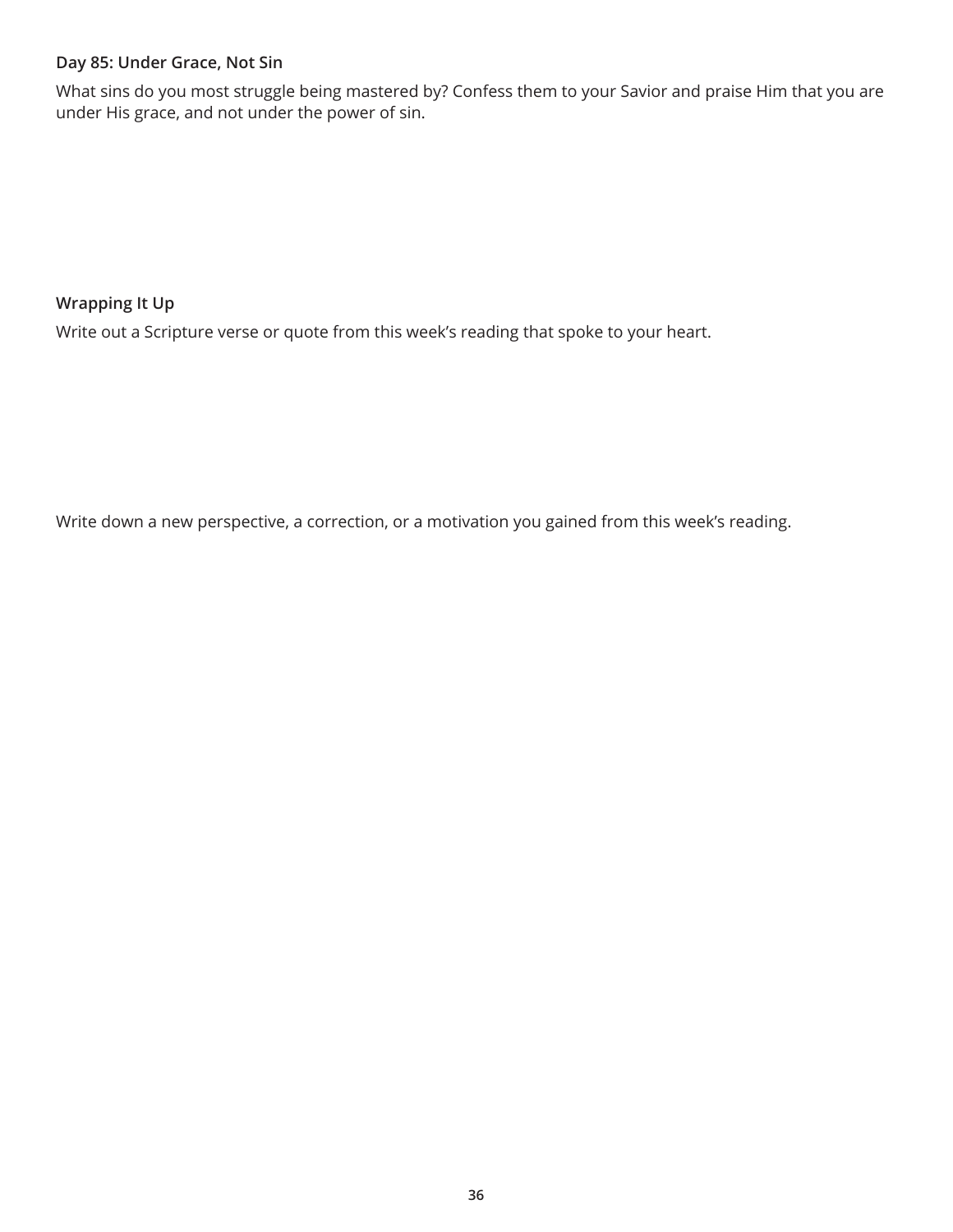**Days 86-90, Pages 171-180**

### **Day 86: The Fountain of Living Waters**

Randy writes how his happiest days are those in which he drinks most deeply of God. How can you choose to drink deeply of Christ today?

### **Day 87: Dependence and the Heart of Prayer**

How can consciously focusing on your dependence on Christ impact your prayer life?

### **Day 88: Cultivating God-Consciousness**

Have you ever set aside a specific time to focus on spending time with God? How could you make this a regular practice?

### **Day 89: Empowered for Holiness**

How have you seen God's sanctifying work in your life over the years? Can you think of some specific ways God has worked in your heart related to certain sins?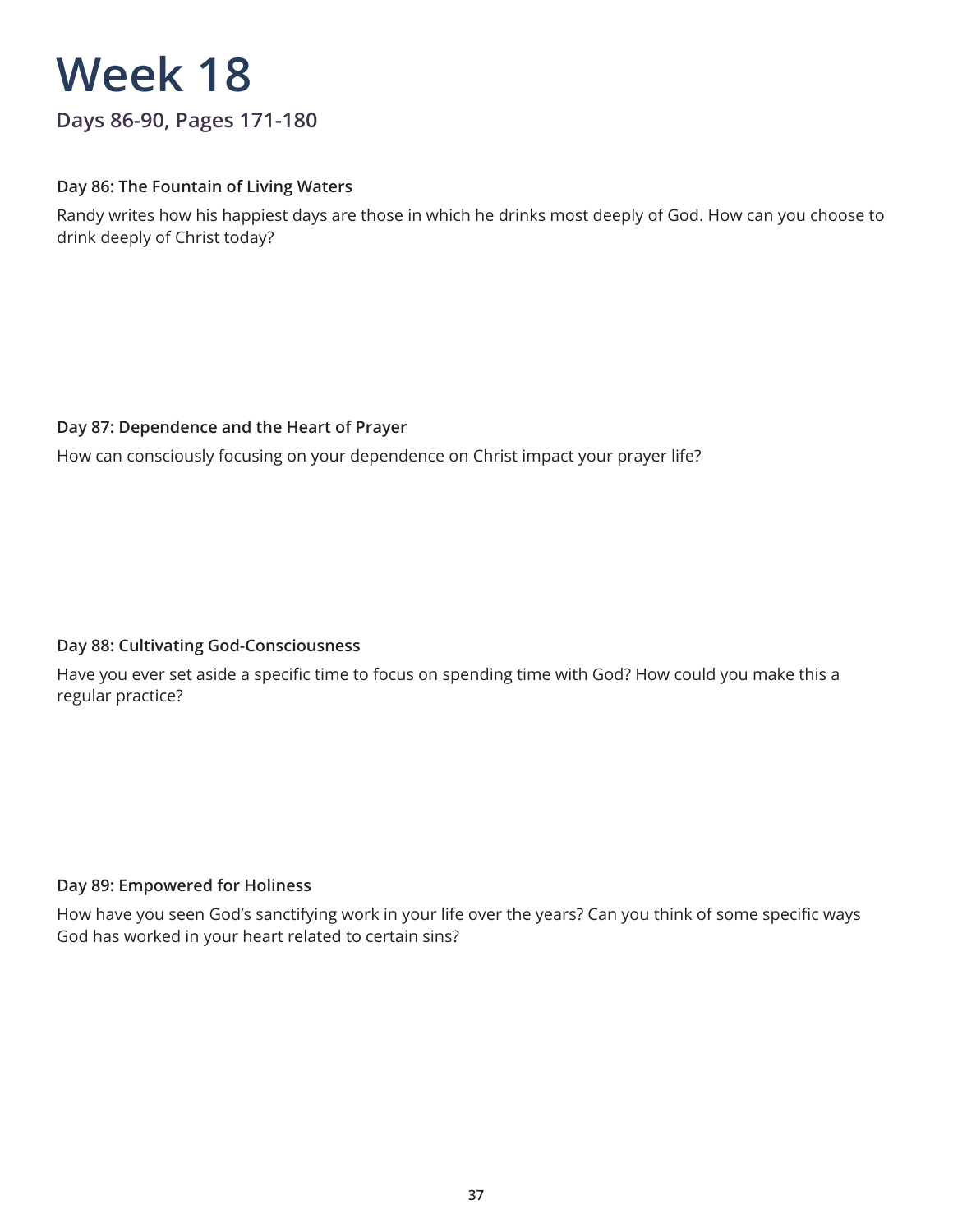### **Day 90: Living for the Life to Come**

Looking back over these past weeks of study, what has most impacted you from reading and studying *Seeing the Unseen*? What changes in your present life have you been motivated to make because of thinking about eternity?

**Wrapping It Up**

Write out a Scripture verse or quote from this week's reading that spoke to your heart.